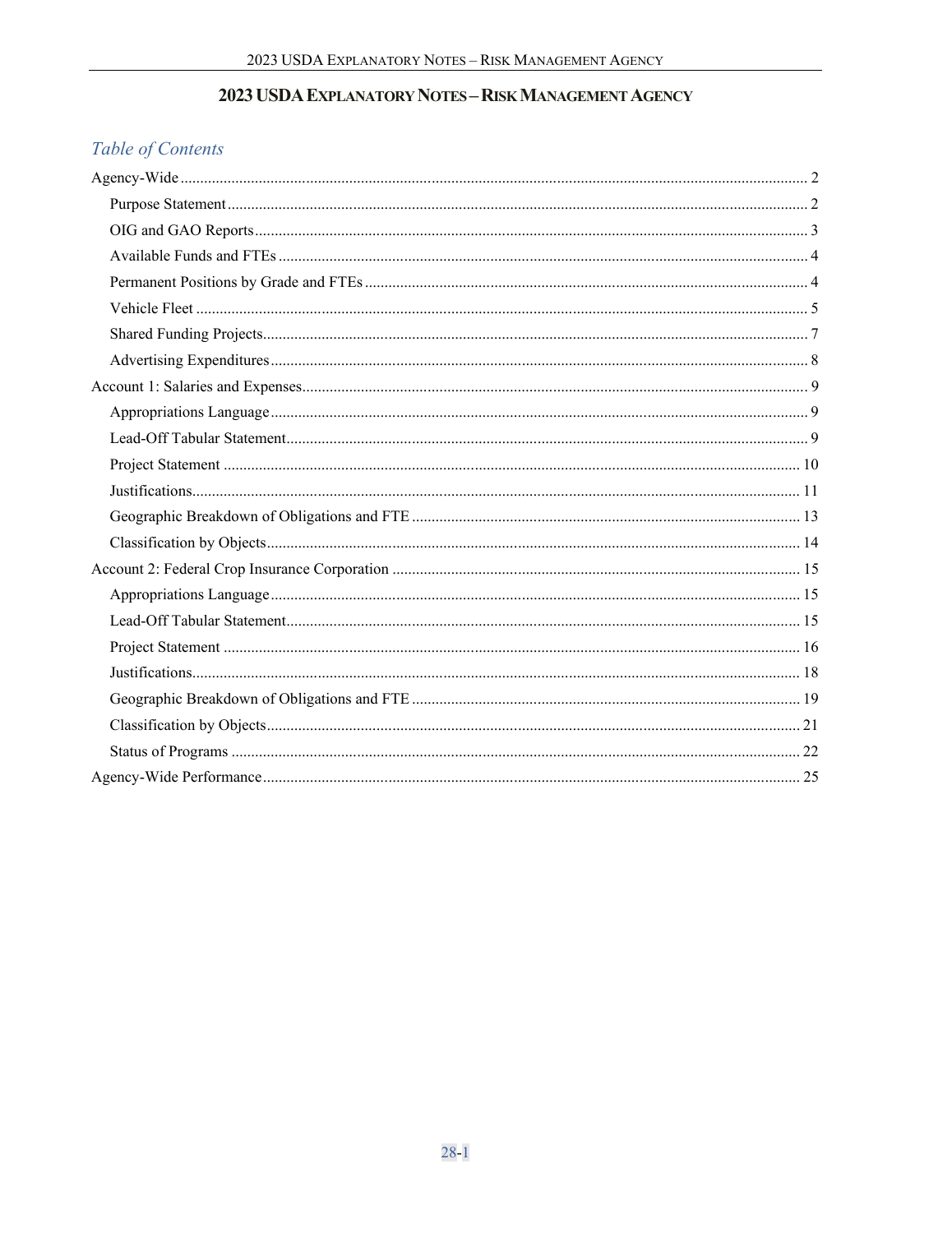#### <span id="page-1-0"></span>*AGENCY-WIDE*

#### <span id="page-1-1"></span>**PURPOSE STATEMENT**

The Risk Management Agency (RMA) was established under provisions of the Federal Agriculture Improvement and Reform Act of 1996 (1996 Act), P.L. 104-127, enacted April 4, 1996. This Act required that the Secretary establish within the Department an independent office responsible for supervision of the Federal Crop Insurance Corporation (FCIC). RMA provides administration and oversight of programs authorized under the Federal Crop Insurance Act (7 U.S.C. 1501 et seq.), including a variety of actuarially sound crop and livestock insurance products. The Mission of the Risk Management Agency is serving America's agricultural producers through effective, marketbased risk management tools to strengthen the economic stability of agricultural producers and rural communities.

Over the past eight decades, Federal crop insurance has been the primary product provided by the FCIC/RMA and consists of various alternatives designed to support the economic stability of agriculture. Legislation, including the current Farm Bill, has prompted significant program growth and the development of many large and complex new programs. RMA continuously strives to provide adequate risk protection opportunities for our Nation's agricultural producers as well as identify and address concerns about Federal crop insurance.

RMA monitors, evaluates, reviews, and updates risk management products; reviews and implements private sector products approved by the FCIC Board of Directors to be reinsured by FCIC; and ensures delivery of these products to agricultural producers. Federal crop insurance provides an effective financial safety net for farmers and ranchers to sustain economically viable agricultural production, support rural jobs and economic growth by providing protection from both yield and market risks. Examples of recent enhancements to the Federal crop insurance program include Multi-County Enterprise Units, Dairy Revenue Protection, Supplemental Coverage Option, Hurricane Insurance Protection-Wind Index, Enhanced Coverage Option, expanded Whole Farm Revenue Protection, new and expanded beginning farmer and rancher provisions, Actual Production History Yield Exclusion Options, coverage levels and enterprise units by irrigation practice provisions, improved and expanded coverage for organic producers, expanded forage options, conservation compliance requirements, and trend adjusted Actual Production History. Using these tools, agricultural producers have available a cost-effective means of managing their risk and are better able to help sustain the rural economy.

Major RMA functional areas include: 1) Program Administration including the FCIC Board of Directors; 2) Product Management; 3) Insurance Services including ROs located in: Billings, Montana; Jackson, Mississippi; Oklahoma City, Oklahoma; Raleigh, North Carolina; Davis, California; St. Paul, Minnesota; Spokane, Washington; Springfield, Illinois; Topeka, Kansas; and Valdosta, Georgia; and 4) Compliance including RCOs located in: Dallas, Texas; Indianapolis, Indiana; Kansas City, Missouri; Raleigh, North Carolina; Davis, California; and St. Paul, Minnesota.

As of September 30, 2021, RMA had 391 full-time permanent employees located throughout the Nation as follows: 30 in Washington, D.C. Headquarters; 144 in Kansas City, MO national office; with the remaining 217 located in ten Regional Offices (ROs) and six Regional Compliance Offices (RCOs).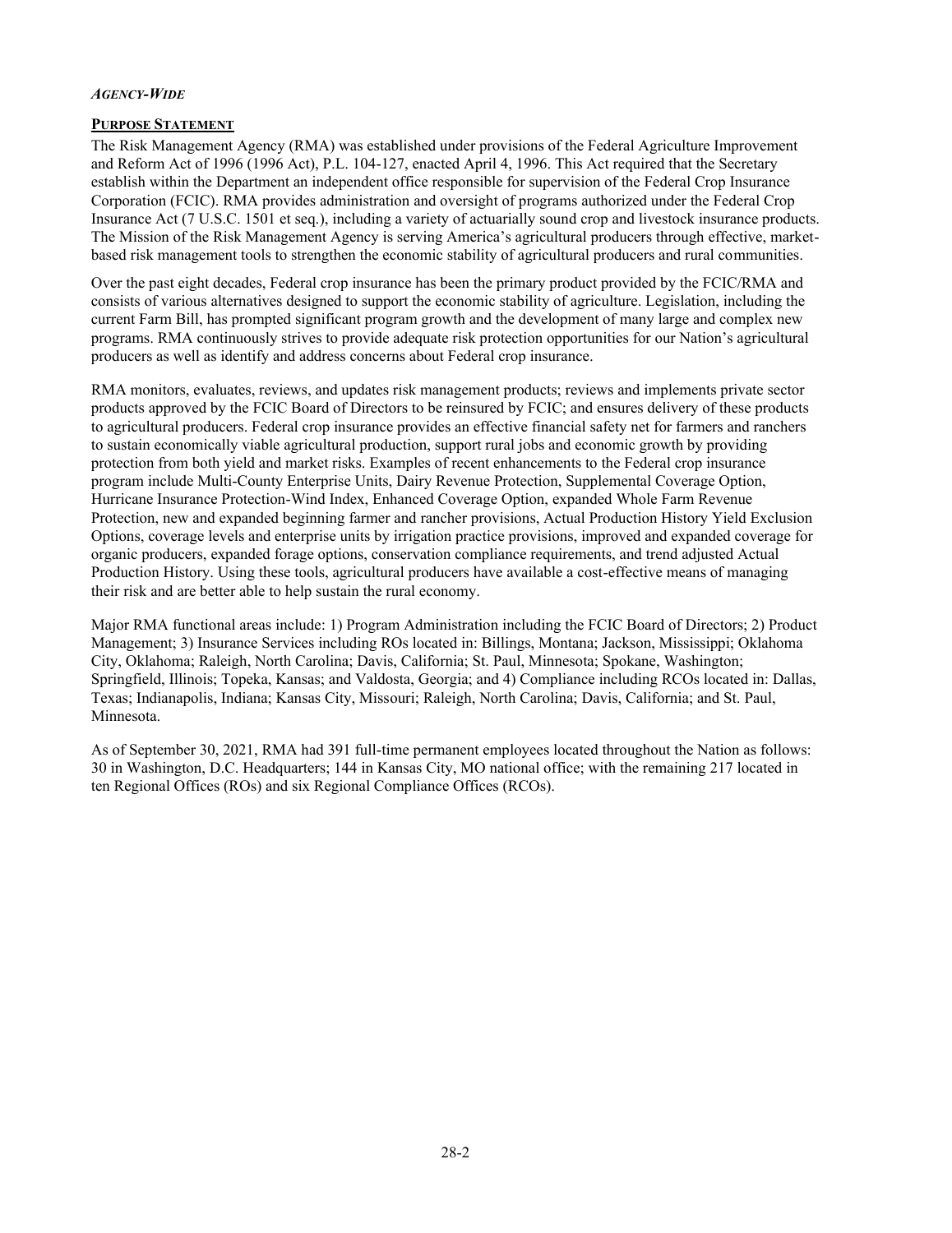### <span id="page-2-0"></span>**OIG AND GAO REPORTS**

| ID            | Date       | Title                                                                                                              |
|---------------|------------|--------------------------------------------------------------------------------------------------------------------|
| 05401-0012-11 | 12/8/2020  | Federal Crop Insurance Corporation/Risk Management Agency's Financial<br>Statements for Fiscal Years 2020 and 2019 |
| 50024-0001-24 | 06/11/2021 | USDA's Fiscal Year 2020 Compliance with Improper Payment Requirements                                              |
| 11601-0002-11 | 11/3/2021  | USDA's Digital Accountability and Transparency Act Compliance Efforts for<br>Fiscal Years 2020 and 2021            |
| 05401-0013-11 | 11/12/2021 | Federal Crop Insurance Corporation/Risk Management Agency's Financial<br>Statements for Fiscal Years 2021 and 2020 |

### *Table RMA-1 Completed OIG Reports*

### *Table RMA-2. In-Progress OIG Reports*

| ID            | Title                              |
|---------------|------------------------------------|
| 05601-0008-31 | Prevented Planting Follow up       |
| 05601-0002-41 | Apiculture Pilot Insurance Program |
| 50601-0010-31 | <b>Beginning Farmers</b>           |
| 05601-0009-31 | Hemp Crop Provisions               |

# *Table RMA-3. Completed GAO Reports*

| ID         | Date      | <b>Title</b>                                                                                                                                | <b>Result</b>                                                                                                                                                                                                                      |
|------------|-----------|---------------------------------------------------------------------------------------------------------------------------------------------|------------------------------------------------------------------------------------------------------------------------------------------------------------------------------------------------------------------------------------|
| $15 - 215$ | 1/6/2014  | Crop Insurance: In areas with Higher<br>Crop Production Risks, Costs are<br>Greater, and Premiums Might Not<br><b>Cover Expected Losses</b> | On 2/24/2022, RMA<br>submitted a response to<br>GAO for closure. On<br>2/28/2022, RMA<br>received additional<br>questions from GAO to<br>which we are currently<br>responding.                                                     |
| 17-501     | 11/8/2017 | Crop Insurance: Opportunities Exist<br>to Improve Program Delivery and<br><b>Reduced Costs</b>                                              | RMA will examine the<br>potential to reduce<br>variations in<br>administrative and<br>operating payments the<br>next time the Standard<br>Reinsurance Agreement<br>is renegotiated. There is<br>no date set for<br>renegotiations. |

# *Table RMA-4. In-Progress GAO Reports*

| $-$<br>. . |   |
|------------|---|
| $\sim$     | - |
| A.         | N |
|            |   |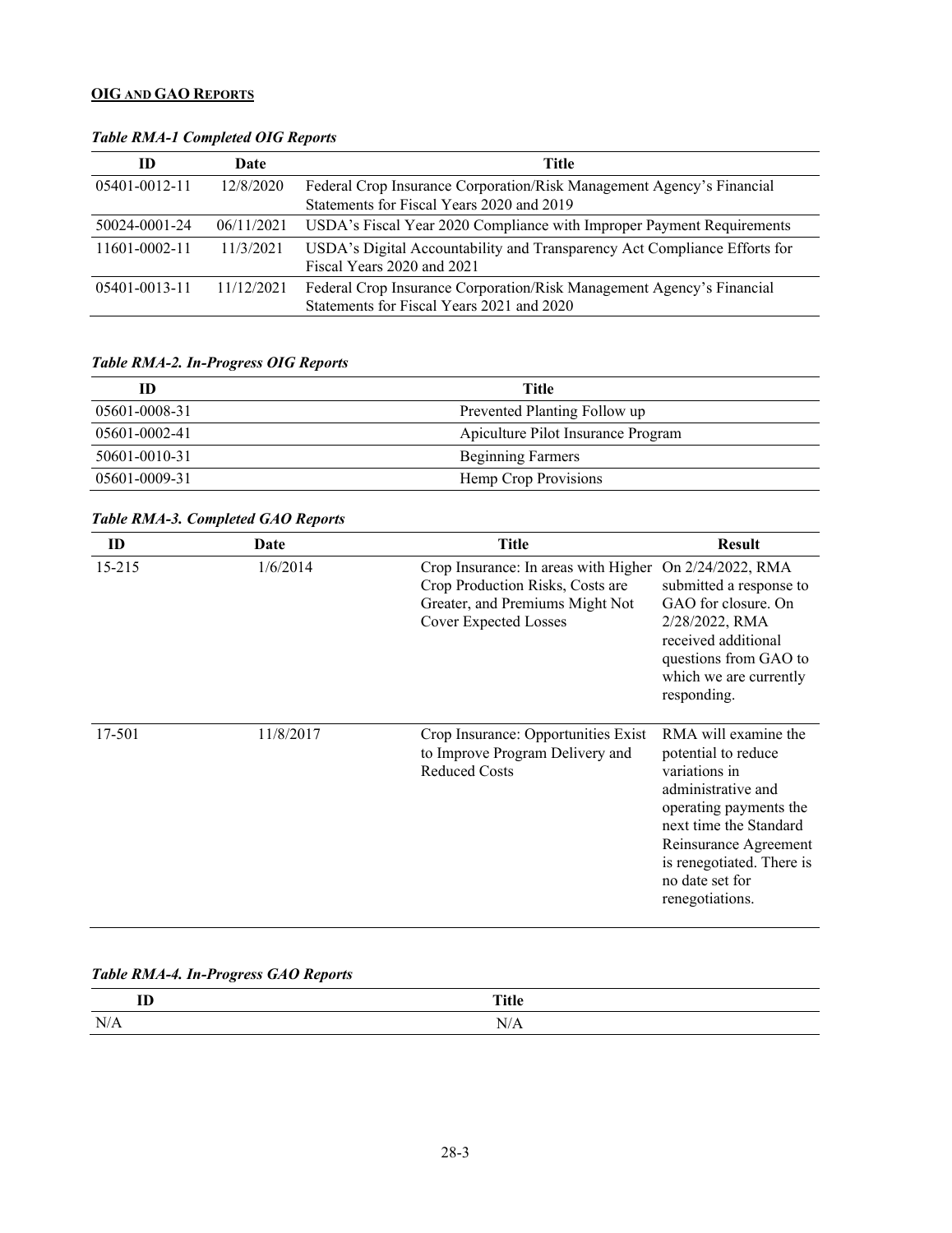# <span id="page-3-0"></span>**AVAILABLE FUNDS AND FTES**

| Item                         | 2020<br>Actual | <b>FTE</b>               | 2021<br>Actual | <b>FTE</b>               | 2022<br><b>Estimated</b> | FTE.                     | 2023<br><b>Estimated</b> | FTE.                     |
|------------------------------|----------------|--------------------------|----------------|--------------------------|--------------------------|--------------------------|--------------------------|--------------------------|
|                              |                |                          |                |                          |                          |                          |                          |                          |
| Salaries and Expenses:       |                |                          |                |                          |                          |                          |                          |                          |
|                              | \$58,361       | 355                      | \$60,131       | 385                      | \$60,131                 | 385                      | \$75,443                 | 426                      |
| Federal Crop Insurance Fund: |                |                          |                |                          |                          |                          |                          |                          |
|                              | 8,220,000      |                          | $-7,720,000$   | $\overline{\phantom{a}}$ | 12,281,000               |                          | $-13,243,000$            |                          |
|                              | $-2.000$       | $\overline{\phantom{a}}$ | $-2,000$       |                          | $-2,000$                 |                          | $-2,000$                 |                          |
|                              | 11,779         | $\overline{\phantom{a}}$ | 11,000         | $\overline{\phantom{a}}$ | 11,000                   | $\overline{\phantom{0}}$ | 11,000                   |                          |
|                              | $-17,200$      | $\overline{\phantom{a}}$ | $-18,000$      | $\overline{\phantom{a}}$ | $-17,000$                | $\overline{\phantom{0}}$ | $-17,000$                |                          |
| Total Adjusted Appropriation | 8,270,940      | 355                      | 7,771,131      | 385                      | 12.333.131               |                          | 385 13,310,443           | $\overline{\phantom{0}}$ |
|                              | 584,000        | $\overline{\phantom{a}}$ | 595,000        | $\overline{a}$           | 591,000                  |                          | 591,000                  |                          |
|                              | 3,948,000      | $\overline{\phantom{0}}$ | 4,288,000      | $\overline{\phantom{0}}$ | 5,619,000                | $\overline{\phantom{0}}$ | 5,377,000                |                          |
|                              | 12,802,940     |                          | 355 12,654,131 | 385                      | 18,543,131               |                          | 385 19,278,443           | 426                      |
|                              | $-651$         |                          | $-708$         |                          |                          |                          |                          |                          |
|                              | $-595,000$     | $\overline{\phantom{a}}$ | $-591,000$     | $\overline{\phantom{a}}$ | $-591,000$               | $\overline{\phantom{a}}$ | $-591,000$               |                          |
|                              | 12,207,289     |                          | 355 12,062,423 | 385                      | 17,952,131               |                          | 385 18.867,443           | 426                      |
|                              | 12,802,940     |                          | 355 12,654,131 | 385                      | 18,543,131               |                          | 385 19,278,443           | 426                      |
|                              |                |                          |                |                          |                          |                          |                          |                          |

#### *Table RMA-5. Available Funds and FTEs (thousands of dollars, FTEs)*

# <span id="page-3-1"></span>**PERMANENT POSITIONS BY GRADE AND FTES**

#### *Table RMA-6. Permanent Positions by Grade and FTEs*

|                    |    |            | 2020   |                          |       | 2021    |      |       | 2022             |                |       | 2023             |
|--------------------|----|------------|--------|--------------------------|-------|---------|------|-------|------------------|----------------|-------|------------------|
|                    |    |            | Actual |                          |       | Enacted |      |       | <b>Estimated</b> |                |       | <b>Estimated</b> |
| Item               |    | D.C. Field | Total  | D.C.                     | Field | Total   | D.C. | Field | Total            | D.C.           | Field | <b>Total</b>     |
| <b>SES</b><br>     |    |            |        |                          |       |         |      |       |                  |                |       |                  |
|                    |    |            |        |                          |       |         |      |       |                  |                |       |                  |
|                    | n  |            | 13     |                          |       |         |      |       |                  |                |       |                  |
|                    |    | 40         | 44     |                          | 43    | 46      |      | 43    | 46               |                |       | 46               |
|                    |    | 144        | 153    | 14                       | 152   | 166     | 14   | 152   | 166              | 16             | 168   | 166              |
|                    | Ć  | 97         | 100    |                          | 107   | 107     |      | 107   | 107              |                | 117   | 107              |
|                    |    | 20         | 20     |                          | 21    | 21      |      | 21    | 21               |                | 21    | 21               |
|                    |    |            |        |                          |       |         |      |       |                  |                |       |                  |
|                    |    | 14         | 15     |                          | 15.   | 16      |      | 15    | 16               |                | 15    | 16               |
|                    |    |            |        |                          |       |         |      |       |                  |                |       |                  |
|                    |    | 16         | 16     |                          | 14    | 14      |      | 14    | 14               |                | 14    |                  |
|                    |    |            |        |                          |       |         |      |       |                  |                |       |                  |
|                    |    |            |        |                          |       |         |      |       |                  |                |       |                  |
| Total Permanent    | 30 | 344        | 374    | 30                       | 361   | 391     | 30   | 362   | 392              | 36             | 388   | 424              |
| Unfilled, EOY      |    | 13         | 20     | $\overline{\phantom{a}}$ |       |         |      |       | $\mathfrak{D}$   | $\mathfrak{D}$ |       |                  |
| Total Perm. FT EOY | 37 | 357        | 394    | 30                       | 364   | 394     | 30   | 364   | 394              | 38             | 393   | 431              |
|                    | 30 | 325        | 355    | 30                       | 355   | 385     | 30   | 355   | 385              | 36             | 390   | 426              |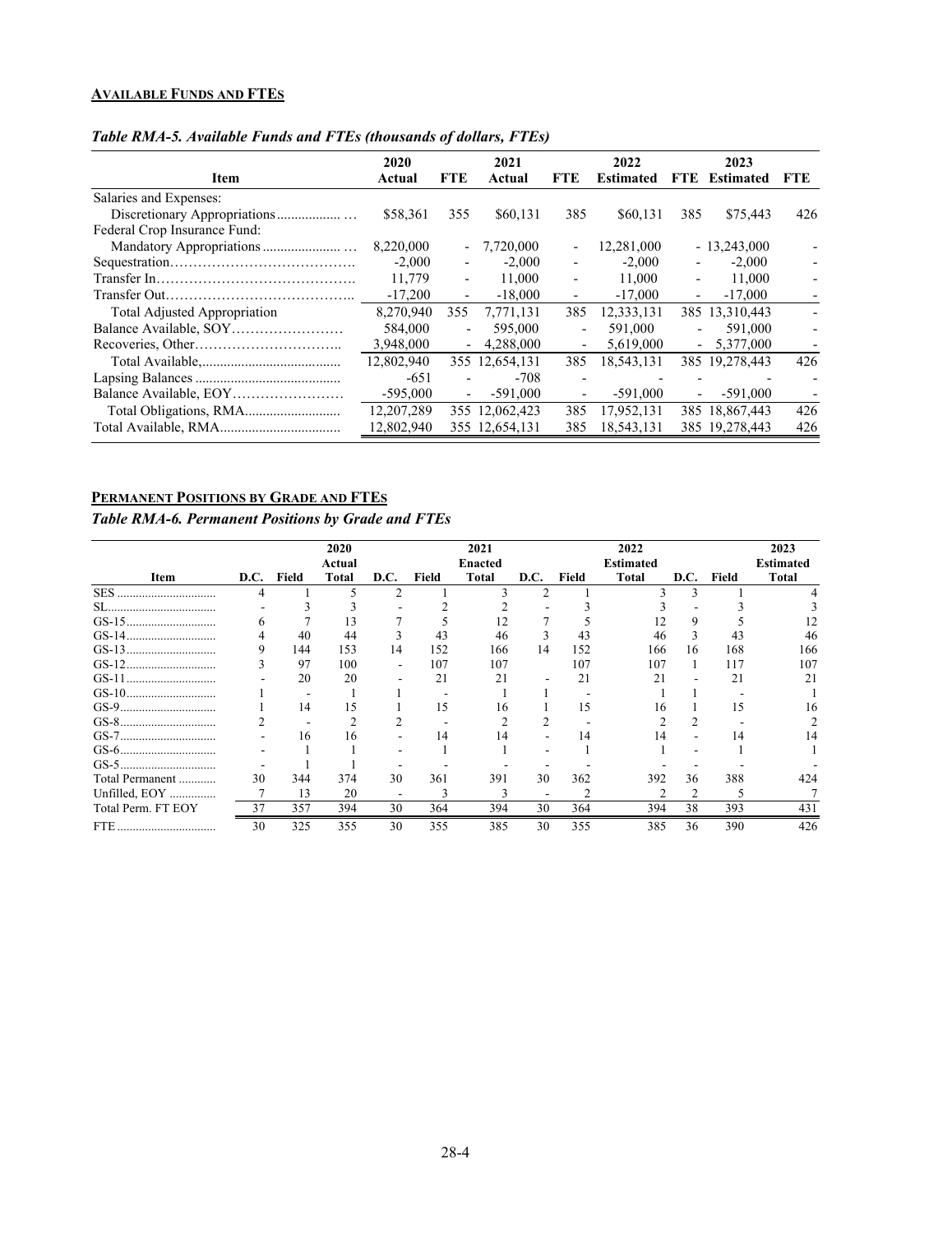#### **VEHICLE FLEET**

#### **Motor Vehicle Fleet**

RMA uses vehicles assigned to Regional Office (RO) and Regional Compliance Office (RCO) locations in the field to deliver mission critical services. Each RO and RCO is assigned a geographical area within the United States to perform monitoring, oversight, and underwriting activities of the Federal crop insurance program. The primary use of these vehicles is to perform site visits of crops and/or inspections of crop losses, including for large claims reviews or other compliance reviews. In addition, they are used to attend conferences and meetings related to the agency's mission. For GSA-leased vehicles, RMA relies upon GSA to supply the agency with alternative-fueled vehicles as required by law. RMA requires operation and maintenance logs for all its vehicles. Periodic reviews ensure optimal use of each vehicle in the fleet.

#### *Replacement Criteria*

RMA retires or replaces vehicles based upon age, utilization, operating costs, and maintenance costs. RMA always replaces vehicles with the most efficient and costeffective model available that will meet the mission need.

#### *Reductions to Fleet*

<span id="page-4-0"></span>RMA plans to maintain the current vehicle fleet of four (4) through 2023. Maintaining the fleet size is made possible by following utilization standards and Vehicle Allocation Methodology (VAM).

#### *Table RMA-7. Size, Composition, and Annual Costs of Motor Vehicle Fleet*

Note: Number of vehicles by type include vehicles owned by the agency and leased from commercial sources or GSA. Annual Operating Costs excludes acquisition costs and gains from sale of vehicles as shown in FAST.

|                                      | <b>Sedans</b><br>and<br><b>Station</b><br><b>Wagons</b> | Vans             | <b>SUVs</b>  | Light<br>Trucks<br>4X2 | Light<br>Trucks<br><b>4X4</b> | Medium<br>Duty<br>Vehicles | <b>Buses</b> | <b>Heavy</b><br>Duty<br>Vehicles | Total<br><b>Vehicles</b> | Annual<br><b>Operating</b><br><b>Costs</b> |
|--------------------------------------|---------------------------------------------------------|------------------|--------------|------------------------|-------------------------------|----------------------------|--------------|----------------------------------|--------------------------|--------------------------------------------|
| 2018 End of Year Operating Inventory |                                                         | $\bf{0}$         | $\mathbf{0}$ |                        |                               | 0                          |              |                                  | 4                        | \$31,039                                   |
| 2020 End of Year Operating Inventory |                                                         | $\mathbf{0}$     | $\mathbf{0}$ | 0                      | 4                             | 0                          | 0            |                                  | 4                        | \$24,732                                   |
|                                      |                                                         | $\boldsymbol{0}$ | $\mathbf{0}$ |                        | 0                             |                            |              |                                  |                          |                                            |
|                                      |                                                         | $\boldsymbol{0}$ | $\theta$     |                        | 0                             | $\Omega$                   | 0            |                                  |                          |                                            |
| 2021 End of Year Operating Inventory | 0                                                       | $\bf{0}$         | 0            | 0                      | 4                             | 0                          | 0            |                                  | 4                        | \$18,919                                   |
|                                      |                                                         | $\boldsymbol{0}$ | $\theta$     |                        |                               |                            |              |                                  |                          |                                            |
|                                      |                                                         | $\theta$         | $\theta$     | $\theta$               | 2                             | $\theta$                   | 0            |                                  |                          |                                            |
| 2022 End of Year Operating Inventory | 0                                                       | $\bf{0}$         | $\mathbf{0}$ | 0                      | 4                             | 0                          | 0            |                                  |                          | \$19,865                                   |
|                                      | 0                                                       | $\boldsymbol{0}$ | $\theta$     |                        | 0                             |                            | $\Omega$     |                                  |                          |                                            |
|                                      |                                                         | $\boldsymbol{0}$ | $\theta$     |                        | $\theta$                      | $\Omega$                   | $\Omega$     |                                  |                          |                                            |
| 2023 End of Year Operating Inventory |                                                         | $\mathbf{0}$     | $\mathbf{0}$ |                        |                               |                            |              |                                  |                          | \$21,851                                   |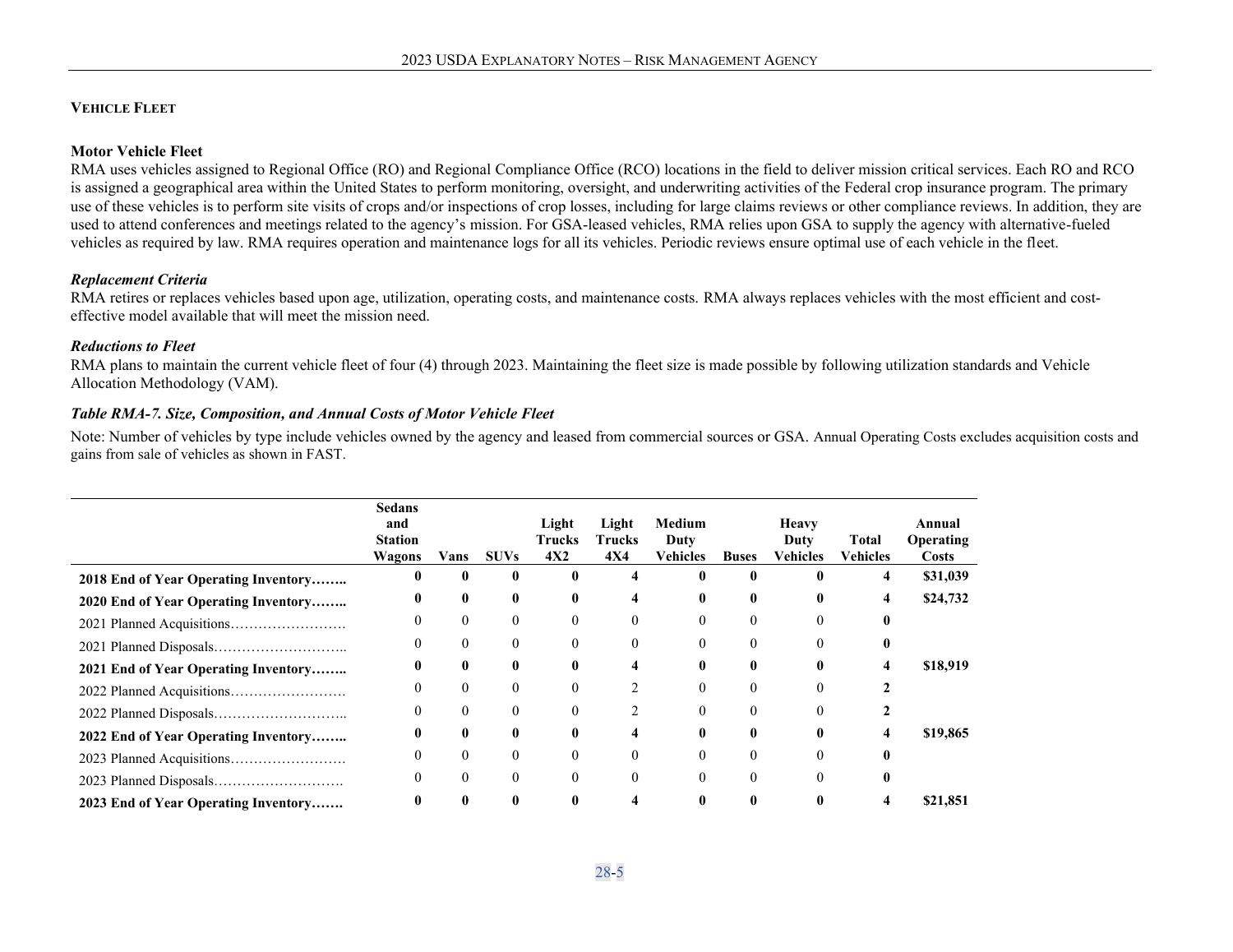| Fiscal<br>Year | <b>Net Active</b><br>Fleet, SOY | <b>Disposals</b>         | <b>Replacements</b>      | <b>Additions</b>         | <b>Total</b><br><b>Acquisitions</b> | <b>Net Active</b><br>Fleet, EOY |
|----------------|---------------------------------|--------------------------|--------------------------|--------------------------|-------------------------------------|---------------------------------|
| 2020           |                                 | $\overline{\phantom{a}}$ |                          | -                        |                                     |                                 |
| 2021           | ۰                               | $\overline{\phantom{a}}$ | $\overline{\phantom{a}}$ | $\overline{\phantom{0}}$ | $\overline{\phantom{a}}$            | $\overline{\phantom{a}}$        |
| 2022           |                                 | $\overline{\phantom{0}}$ | ۰                        | $\overline{\phantom{0}}$ | -                                   | -                               |
| 2023           |                                 | $\overline{\phantom{0}}$ | -                        | $\overline{\phantom{0}}$ | $\overline{\phantom{a}}$            | -                               |

# **Statement of Proposed Purchase of Passenger Motor Vehicles**

**\*RMA does not have any motor vehicles planned for 2023**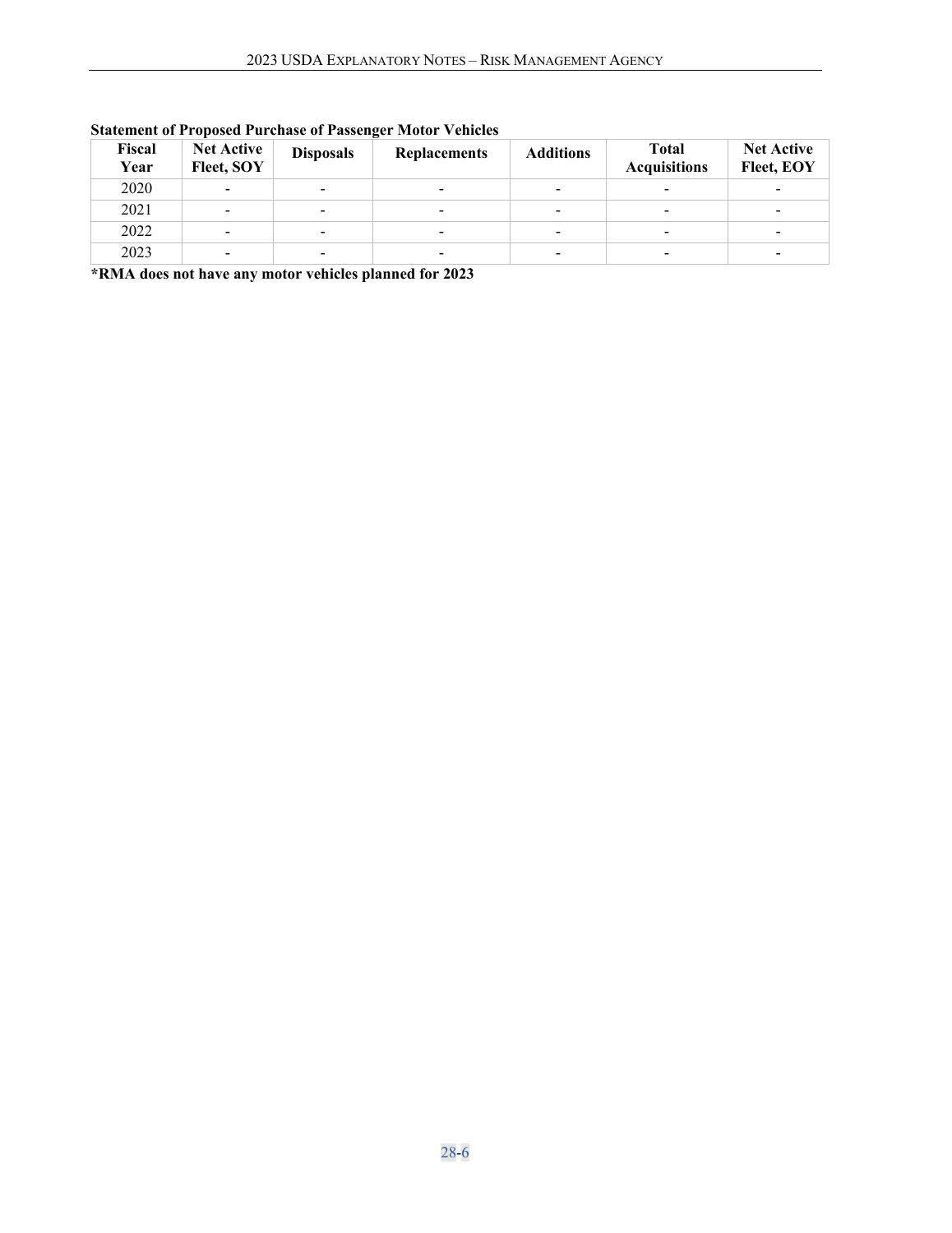#### <span id="page-6-0"></span>**SHARED FUNDING PROJECTS**

# *Table RMA-8. Shared Funding Projects (dollars in thousands)*

| Actual<br><b>Working Capital Fund:</b><br>Administrative Services:<br>\$15<br>\$16<br>\$9<br>\$9<br>61<br>61<br>76<br>69<br>23<br>27<br>29<br>28<br>5<br>4<br>Human Resources Enterprise Management Systems<br>6<br>7<br>119<br>105<br>116<br>105<br>Communications:<br>43<br>13<br>33<br>41<br>101<br>102<br>101<br>101<br>160<br>105<br>107<br>102<br>424<br>423<br>432<br>450<br>640<br>685<br>630<br>653<br>Information Technology:<br>931<br>4,504<br>4,528<br>4,718<br>Department Administration Information Technology Office<br>7<br>27<br>28<br>10<br>214<br>338<br>952<br>1,048<br>722<br>888<br>2,045<br>674<br>1,874<br>6,897<br>6,395<br>6,468<br>23<br>23<br>18<br>23<br>2,744<br>$\overline{7,196}$<br>7,674<br>7,290<br><b>Department-Wide Shared Cost Programs:</b><br>28<br>28<br>31<br>24<br>2<br>8<br>8<br>8<br>1<br>National Capital Region Interpreting Services<br>3<br>$\overline{4}$<br>33<br>33<br>23<br>34<br>18<br>17<br>18<br>16<br>24<br>15<br>16<br>16<br>19<br>16<br>17<br>17<br>23<br>23<br>23<br>23<br>5<br>4<br>5<br>5<br>33<br>17<br>17<br>19<br>Total, Department-Wide Reimbursable Programs<br>176<br>160<br>168<br>169<br>E-Gov:<br>5<br>5<br>7<br>40<br>42<br>29<br>3<br>1<br>1<br>-1<br>-1<br>13<br>13<br>13<br>13<br>8<br>8<br>8<br>7<br>1<br>1<br>1<br>1<br>7<br>1<br>64<br>32<br>70<br>71<br>2,984<br>7,866<br>7,434<br>7,530 |      | 2020   | 2021 | 2022             | 2023             |
|---------------------------------------------------------------------------------------------------------------------------------------------------------------------------------------------------------------------------------------------------------------------------------------------------------------------------------------------------------------------------------------------------------------------------------------------------------------------------------------------------------------------------------------------------------------------------------------------------------------------------------------------------------------------------------------------------------------------------------------------------------------------------------------------------------------------------------------------------------------------------------------------------------------------------------------------------------------------------------------------------------------------------------------------------------------------------------------------------------------------------------------------------------------------------------------------------------------------------------------------------------------------------------------------------------------------------------------------------------------------------|------|--------|------|------------------|------------------|
|                                                                                                                                                                                                                                                                                                                                                                                                                                                                                                                                                                                                                                                                                                                                                                                                                                                                                                                                                                                                                                                                                                                                                                                                                                                                                                                                                                           | Item | Actual |      | <b>Estimated</b> | <b>Estimated</b> |
|                                                                                                                                                                                                                                                                                                                                                                                                                                                                                                                                                                                                                                                                                                                                                                                                                                                                                                                                                                                                                                                                                                                                                                                                                                                                                                                                                                           |      |        |      |                  |                  |
|                                                                                                                                                                                                                                                                                                                                                                                                                                                                                                                                                                                                                                                                                                                                                                                                                                                                                                                                                                                                                                                                                                                                                                                                                                                                                                                                                                           |      |        |      |                  |                  |
|                                                                                                                                                                                                                                                                                                                                                                                                                                                                                                                                                                                                                                                                                                                                                                                                                                                                                                                                                                                                                                                                                                                                                                                                                                                                                                                                                                           |      |        |      |                  |                  |
|                                                                                                                                                                                                                                                                                                                                                                                                                                                                                                                                                                                                                                                                                                                                                                                                                                                                                                                                                                                                                                                                                                                                                                                                                                                                                                                                                                           |      |        |      |                  |                  |
|                                                                                                                                                                                                                                                                                                                                                                                                                                                                                                                                                                                                                                                                                                                                                                                                                                                                                                                                                                                                                                                                                                                                                                                                                                                                                                                                                                           |      |        |      |                  |                  |
|                                                                                                                                                                                                                                                                                                                                                                                                                                                                                                                                                                                                                                                                                                                                                                                                                                                                                                                                                                                                                                                                                                                                                                                                                                                                                                                                                                           |      |        |      |                  |                  |
|                                                                                                                                                                                                                                                                                                                                                                                                                                                                                                                                                                                                                                                                                                                                                                                                                                                                                                                                                                                                                                                                                                                                                                                                                                                                                                                                                                           |      |        |      |                  |                  |
|                                                                                                                                                                                                                                                                                                                                                                                                                                                                                                                                                                                                                                                                                                                                                                                                                                                                                                                                                                                                                                                                                                                                                                                                                                                                                                                                                                           |      |        |      |                  |                  |
|                                                                                                                                                                                                                                                                                                                                                                                                                                                                                                                                                                                                                                                                                                                                                                                                                                                                                                                                                                                                                                                                                                                                                                                                                                                                                                                                                                           |      |        |      |                  |                  |
|                                                                                                                                                                                                                                                                                                                                                                                                                                                                                                                                                                                                                                                                                                                                                                                                                                                                                                                                                                                                                                                                                                                                                                                                                                                                                                                                                                           |      |        |      |                  |                  |
|                                                                                                                                                                                                                                                                                                                                                                                                                                                                                                                                                                                                                                                                                                                                                                                                                                                                                                                                                                                                                                                                                                                                                                                                                                                                                                                                                                           |      |        |      |                  |                  |
|                                                                                                                                                                                                                                                                                                                                                                                                                                                                                                                                                                                                                                                                                                                                                                                                                                                                                                                                                                                                                                                                                                                                                                                                                                                                                                                                                                           |      |        |      |                  |                  |
|                                                                                                                                                                                                                                                                                                                                                                                                                                                                                                                                                                                                                                                                                                                                                                                                                                                                                                                                                                                                                                                                                                                                                                                                                                                                                                                                                                           |      |        |      |                  |                  |
|                                                                                                                                                                                                                                                                                                                                                                                                                                                                                                                                                                                                                                                                                                                                                                                                                                                                                                                                                                                                                                                                                                                                                                                                                                                                                                                                                                           |      |        |      |                  |                  |
|                                                                                                                                                                                                                                                                                                                                                                                                                                                                                                                                                                                                                                                                                                                                                                                                                                                                                                                                                                                                                                                                                                                                                                                                                                                                                                                                                                           |      |        |      |                  |                  |
|                                                                                                                                                                                                                                                                                                                                                                                                                                                                                                                                                                                                                                                                                                                                                                                                                                                                                                                                                                                                                                                                                                                                                                                                                                                                                                                                                                           |      |        |      |                  |                  |
|                                                                                                                                                                                                                                                                                                                                                                                                                                                                                                                                                                                                                                                                                                                                                                                                                                                                                                                                                                                                                                                                                                                                                                                                                                                                                                                                                                           |      |        |      |                  |                  |
|                                                                                                                                                                                                                                                                                                                                                                                                                                                                                                                                                                                                                                                                                                                                                                                                                                                                                                                                                                                                                                                                                                                                                                                                                                                                                                                                                                           |      |        |      |                  |                  |
|                                                                                                                                                                                                                                                                                                                                                                                                                                                                                                                                                                                                                                                                                                                                                                                                                                                                                                                                                                                                                                                                                                                                                                                                                                                                                                                                                                           |      |        |      |                  |                  |
|                                                                                                                                                                                                                                                                                                                                                                                                                                                                                                                                                                                                                                                                                                                                                                                                                                                                                                                                                                                                                                                                                                                                                                                                                                                                                                                                                                           |      |        |      |                  |                  |
|                                                                                                                                                                                                                                                                                                                                                                                                                                                                                                                                                                                                                                                                                                                                                                                                                                                                                                                                                                                                                                                                                                                                                                                                                                                                                                                                                                           |      |        |      |                  |                  |
|                                                                                                                                                                                                                                                                                                                                                                                                                                                                                                                                                                                                                                                                                                                                                                                                                                                                                                                                                                                                                                                                                                                                                                                                                                                                                                                                                                           |      |        |      |                  |                  |
|                                                                                                                                                                                                                                                                                                                                                                                                                                                                                                                                                                                                                                                                                                                                                                                                                                                                                                                                                                                                                                                                                                                                                                                                                                                                                                                                                                           |      |        |      |                  |                  |
|                                                                                                                                                                                                                                                                                                                                                                                                                                                                                                                                                                                                                                                                                                                                                                                                                                                                                                                                                                                                                                                                                                                                                                                                                                                                                                                                                                           |      |        |      |                  |                  |
|                                                                                                                                                                                                                                                                                                                                                                                                                                                                                                                                                                                                                                                                                                                                                                                                                                                                                                                                                                                                                                                                                                                                                                                                                                                                                                                                                                           |      |        |      |                  |                  |
|                                                                                                                                                                                                                                                                                                                                                                                                                                                                                                                                                                                                                                                                                                                                                                                                                                                                                                                                                                                                                                                                                                                                                                                                                                                                                                                                                                           |      |        |      |                  |                  |
|                                                                                                                                                                                                                                                                                                                                                                                                                                                                                                                                                                                                                                                                                                                                                                                                                                                                                                                                                                                                                                                                                                                                                                                                                                                                                                                                                                           |      |        |      |                  |                  |
|                                                                                                                                                                                                                                                                                                                                                                                                                                                                                                                                                                                                                                                                                                                                                                                                                                                                                                                                                                                                                                                                                                                                                                                                                                                                                                                                                                           |      |        |      |                  |                  |
|                                                                                                                                                                                                                                                                                                                                                                                                                                                                                                                                                                                                                                                                                                                                                                                                                                                                                                                                                                                                                                                                                                                                                                                                                                                                                                                                                                           |      |        |      |                  |                  |
|                                                                                                                                                                                                                                                                                                                                                                                                                                                                                                                                                                                                                                                                                                                                                                                                                                                                                                                                                                                                                                                                                                                                                                                                                                                                                                                                                                           |      |        |      |                  |                  |
|                                                                                                                                                                                                                                                                                                                                                                                                                                                                                                                                                                                                                                                                                                                                                                                                                                                                                                                                                                                                                                                                                                                                                                                                                                                                                                                                                                           |      |        |      |                  |                  |
|                                                                                                                                                                                                                                                                                                                                                                                                                                                                                                                                                                                                                                                                                                                                                                                                                                                                                                                                                                                                                                                                                                                                                                                                                                                                                                                                                                           |      |        |      |                  |                  |
|                                                                                                                                                                                                                                                                                                                                                                                                                                                                                                                                                                                                                                                                                                                                                                                                                                                                                                                                                                                                                                                                                                                                                                                                                                                                                                                                                                           |      |        |      |                  |                  |
|                                                                                                                                                                                                                                                                                                                                                                                                                                                                                                                                                                                                                                                                                                                                                                                                                                                                                                                                                                                                                                                                                                                                                                                                                                                                                                                                                                           |      |        |      |                  |                  |
|                                                                                                                                                                                                                                                                                                                                                                                                                                                                                                                                                                                                                                                                                                                                                                                                                                                                                                                                                                                                                                                                                                                                                                                                                                                                                                                                                                           |      |        |      |                  |                  |
|                                                                                                                                                                                                                                                                                                                                                                                                                                                                                                                                                                                                                                                                                                                                                                                                                                                                                                                                                                                                                                                                                                                                                                                                                                                                                                                                                                           |      |        |      |                  |                  |
|                                                                                                                                                                                                                                                                                                                                                                                                                                                                                                                                                                                                                                                                                                                                                                                                                                                                                                                                                                                                                                                                                                                                                                                                                                                                                                                                                                           |      |        |      |                  |                  |
|                                                                                                                                                                                                                                                                                                                                                                                                                                                                                                                                                                                                                                                                                                                                                                                                                                                                                                                                                                                                                                                                                                                                                                                                                                                                                                                                                                           |      |        |      |                  |                  |
|                                                                                                                                                                                                                                                                                                                                                                                                                                                                                                                                                                                                                                                                                                                                                                                                                                                                                                                                                                                                                                                                                                                                                                                                                                                                                                                                                                           |      |        |      |                  |                  |
|                                                                                                                                                                                                                                                                                                                                                                                                                                                                                                                                                                                                                                                                                                                                                                                                                                                                                                                                                                                                                                                                                                                                                                                                                                                                                                                                                                           |      |        |      |                  |                  |
|                                                                                                                                                                                                                                                                                                                                                                                                                                                                                                                                                                                                                                                                                                                                                                                                                                                                                                                                                                                                                                                                                                                                                                                                                                                                                                                                                                           |      |        |      |                  |                  |
|                                                                                                                                                                                                                                                                                                                                                                                                                                                                                                                                                                                                                                                                                                                                                                                                                                                                                                                                                                                                                                                                                                                                                                                                                                                                                                                                                                           |      |        |      |                  |                  |
|                                                                                                                                                                                                                                                                                                                                                                                                                                                                                                                                                                                                                                                                                                                                                                                                                                                                                                                                                                                                                                                                                                                                                                                                                                                                                                                                                                           |      |        |      |                  |                  |
|                                                                                                                                                                                                                                                                                                                                                                                                                                                                                                                                                                                                                                                                                                                                                                                                                                                                                                                                                                                                                                                                                                                                                                                                                                                                                                                                                                           |      |        |      |                  |                  |
|                                                                                                                                                                                                                                                                                                                                                                                                                                                                                                                                                                                                                                                                                                                                                                                                                                                                                                                                                                                                                                                                                                                                                                                                                                                                                                                                                                           |      |        |      |                  |                  |
|                                                                                                                                                                                                                                                                                                                                                                                                                                                                                                                                                                                                                                                                                                                                                                                                                                                                                                                                                                                                                                                                                                                                                                                                                                                                                                                                                                           |      |        |      |                  |                  |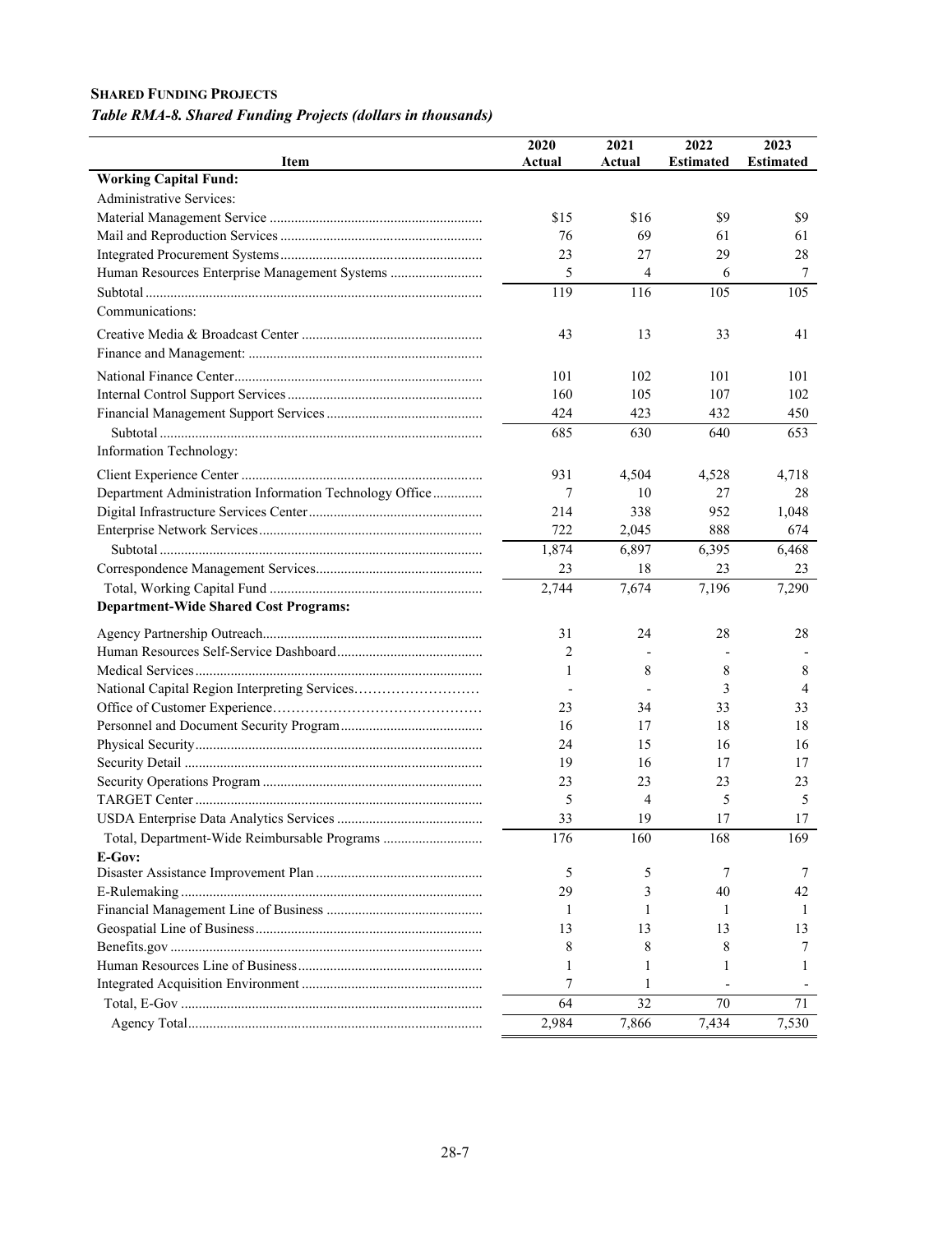### <span id="page-7-0"></span>**ADVERTISING EXPENDITURES**

There are no contracts for advertising expenditures to report.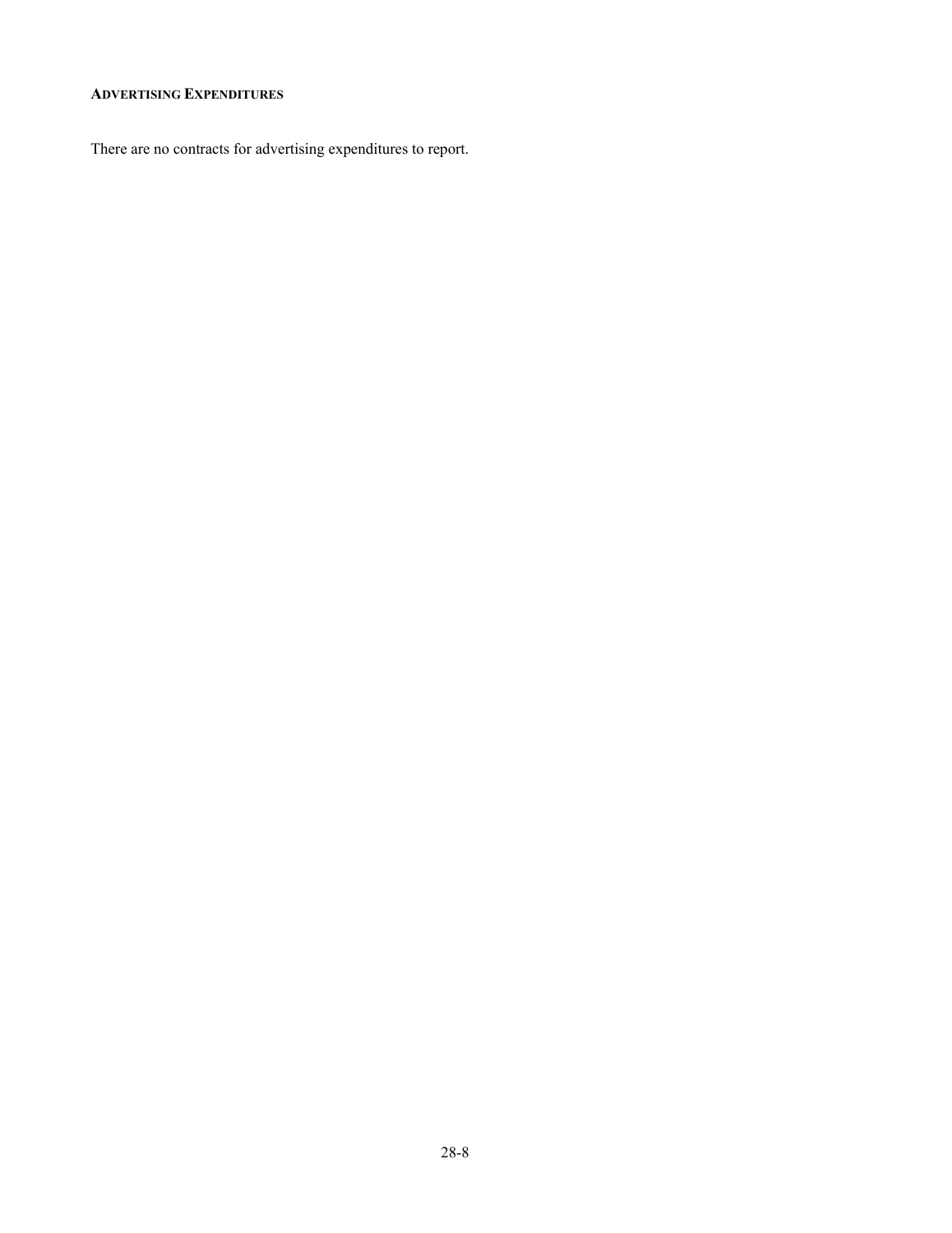#### <span id="page-8-0"></span>*ACCOUNT 1:SALARIES AND EXPENSES*

#### <span id="page-8-1"></span>**APPROPRIATIONS LANGUAGE**

For necessary expenses of the Risk Management Agency, [\$69,207,000]\$75,443,000; of which \$2,000,000 shall be available to research, review, and ensure actuarial soundness of new products addressing climate change; and of which \$4,500,000 shall be available to conduct research and development and carry out contracting and partnerships as described under subsections 522(c) and (d) of the Federal Crop Insurance Act, as amended (7 U.S.C. 1522(c) and (d)), in addition to amounts otherwise provided for such purposes: *Provided*, That \$1,000,000 of the amount appropriated under this heading shall be available for compliance and integrity activities required under section 516(b)(2)(C) of the Federal Crop Insurance Act of 1938 (7 U.S.C. 1516(b)(2)(C)), and shall be in addition to amounts otherwise provided for such purpose: *Provided further*, That not to exceed \$1,000 shall be available for official reception and representation expenses, as authorized by 7 U.S.C. 1506(i).

#### <span id="page-8-2"></span>**LEAD-OFF TABULAR STATEMENT**

#### *Table RMA-9. Lead-Off Tabular Statement (In dollars)*

| Item                    | Amount        |
|-------------------------|---------------|
| Estimate, 2022          | \$60,131,000  |
| Change in Appropriation | $+15.312.000$ |
| Budget Estimate, 2023   | 75,443,000    |
|                         |               |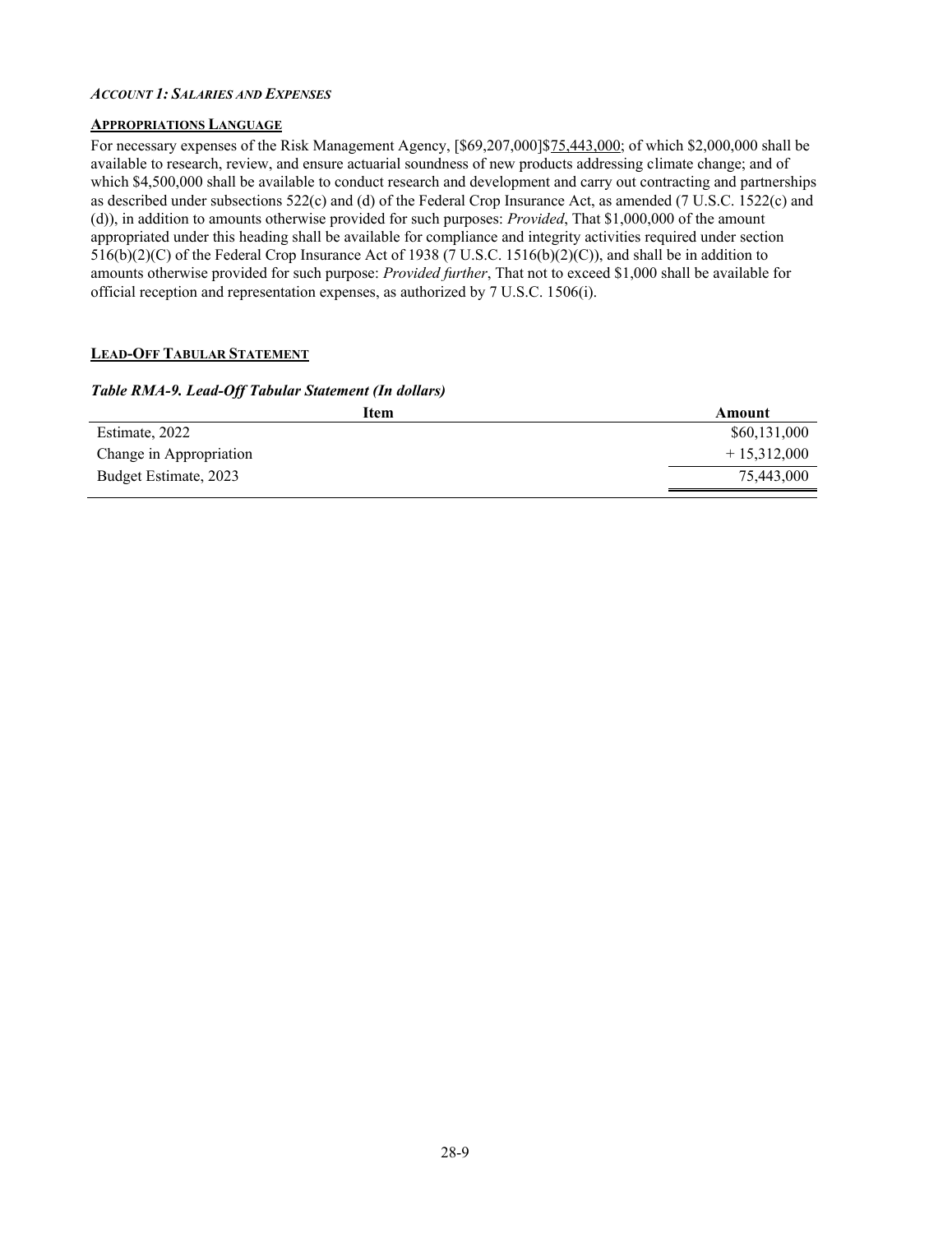#### <span id="page-9-0"></span>**PROJECT STATEMENT**

| Item                                  | 2020<br>Actual | <b>FTE</b>                                           | 2021<br>Actual | <b>FTE</b>                    | 2022<br><b>Estimated</b> | <b>FTE</b>                    | 2023<br><b>Estimated</b> | <b>FTE</b>                    | Inc. or<br>Dec. | <b>FTE</b><br>Inc.<br><sub>or</sub><br>Dec. |
|---------------------------------------|----------------|------------------------------------------------------|----------------|-------------------------------|--------------------------|-------------------------------|--------------------------|-------------------------------|-----------------|---------------------------------------------|
| Discretionary Appropriations:         |                |                                                      |                |                               |                          |                               |                          |                               |                 |                                             |
| Salaries and Expenses                 | \$58,361       | 355                                                  | \$60,131       | 385                           | \$60,131                 | 385                           | \$75,443                 | 426                           | $+\$15,312$     | $+41$                                       |
| Total Appropriation<br>Transfers In:  | 58,361         | 355                                                  | 60,131         | 385                           | 60,131                   | 385                           | 75,443                   | 426                           | $+15,312$       | $+41$                                       |
| FCIC Farm Bill<br>Incidental Transfer | 7.000<br>779   | $\overline{\phantom{0}}$<br>$\overline{\phantom{0}}$ | 7,000          | $\overline{\phantom{a}}$<br>- | 7,000                    | $\overline{\phantom{a}}$<br>- | 7,000                    | ۰<br>$\overline{\phantom{0}}$ |                 |                                             |
| Total Transfers In<br>Transfers Out:  | 7,779          |                                                      | 7,000          |                               | 7,000                    |                               | 7,000                    |                               |                 |                                             |
| WCF IT Modernization                  | $-200$         | ۰                                                    | $-1.000$       | $\overline{\phantom{0}}$      |                          | $\overline{\phantom{0}}$      |                          |                               |                 |                                             |
| Total Transfers Out                   | $-200$         | $\overline{\phantom{a}}$                             | $-1,000$       | $\overline{\phantom{a}}$      |                          | $\overline{\phantom{a}}$      | -                        |                               |                 |                                             |
| Total Available                       | 65,940         | 355                                                  | 66,131         | 385                           | 67,131                   | 385                           | 82,443                   | 426                           | $+15,312$       | $+41$                                       |
| Lapsing Balances                      | $-651$         | $\overline{\phantom{0}}$                             | $-708$         | $\overline{\phantom{a}}$      |                          | $\overline{\phantom{a}}$      |                          |                               |                 |                                             |
|                                       | 65,289         | 355                                                  | 65,423         | 385                           | 67,131                   | 385                           | 82,443                   | 426                           | $+15,312$       | $+41$                                       |

### *Table RMA-10. Project Statement (thousands of dollars, FTE)*

| Item                       | 2020<br>Actual | <b>FTE</b>               | 2021<br>Actual | <b>FTE</b>               | 2022<br><b>Estimated</b> | <b>FTE</b> | 2023<br><b>Estimated</b> | <b>FTE</b>               | Inc. or<br>Dec. | <b>FTE</b><br>Inc. or<br>Dec. |
|----------------------------|----------------|--------------------------|----------------|--------------------------|--------------------------|------------|--------------------------|--------------------------|-----------------|-------------------------------|
| Discretionary Obligations: |                |                          |                |                          |                          |            |                          |                          |                 |                               |
| Salaries and Expenses      | \$65,289       | 355                      | \$65,423       | 385                      | \$67,131                 | 385        | \$82,443                 | 426                      | $+\$15.312$     | $+41$                         |
| Total Obligations          | 65.289         | 355                      | 65.423         | 385                      | 67.131                   | 385        | 82.443                   | 426                      | $+15.312$       | $+41$                         |
| Lapsing Balances           | 651            | $\overline{\phantom{a}}$ | 708            | -                        | -                        |            |                          |                          |                 |                               |
| Total Available            | 65,940         | 355                      | 66.131         | 385                      | 67,131                   | 385        | 82.443                   | 426                      | $+15.312$       | $+41$                         |
| Less:                      |                |                          |                |                          |                          |            |                          |                          |                 |                               |
|                            | $-7.779$       | $\overline{\phantom{0}}$ | $-7.000$       | $\overline{\phantom{0}}$ | $-7,000$                 | -          | $-7,000$                 | $\overline{\phantom{0}}$ |                 |                               |
| Total Transfers Out        | 200            | $\overline{\phantom{0}}$ | .000.          | $\overline{\phantom{a}}$ | $\overline{\phantom{a}}$ | -          | -                        | -                        | ۰               |                               |
| Total Appropriation        | 58,361         | 355                      | 60.131         | 385                      | 60.131                   | 385        | 75.443                   | 426                      | $+15.312$       | $+41$                         |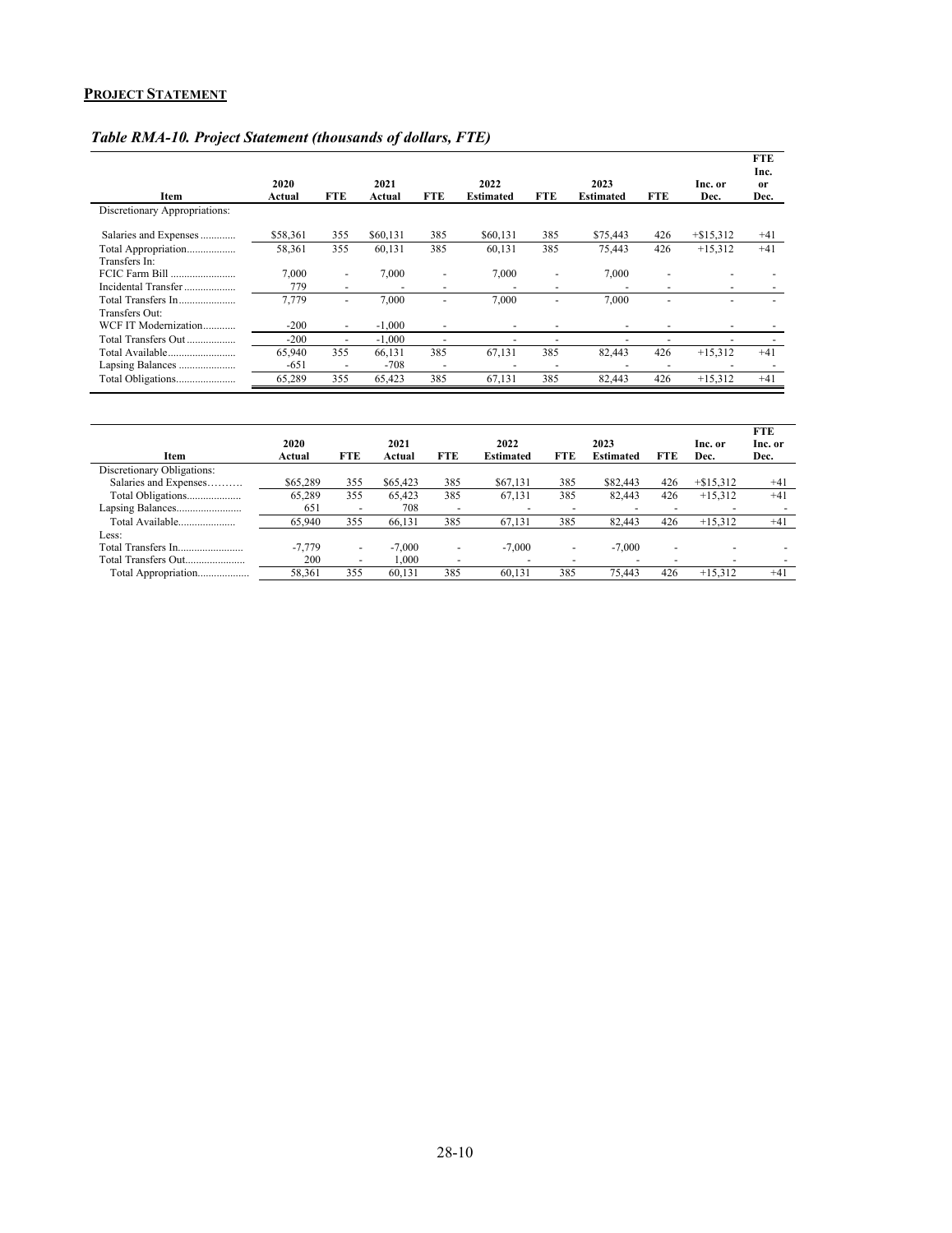#### <span id="page-10-0"></span>**JUSTIFICATIONS**

Risk Management Agency Salaries and Expenses: A net increase of \$15,312,000 (\$60,131,000 and 385 staff years available in FY 2022).

The proposed funding level is needed to cover pay cost and benefit cost increases. This will ensure adequate resources are available for RMA to carry out its full range of the responsibilities in administering the Federal Crop Insurance Program.

(1) An increase of \$15,312,000 and 41 FTE.

The funding change is requested for the following items:

A) An increase of \$1,343,000 for pay cost (\$914,000) and FERS (\$429,000) for FY 2022 pay cost and FERS:

This increase supports the pay cost increase which went into effect January 1, 2022, of a 2.7 percent Cost of Living pay cost increases for civilian employees, and a 1.1 percent increase to cover the expenses for the mandated increase of USDA's contributions to the Federal Employee Retirement System (FERS).

B) An increase of \$1,152,000 for FY 2023 pay cost:

This increase will support the annualization of the FY 2022 Cost of Living pay cost increase of 2.7 percent and the FY 2023 Cost of Living increase of 4.6 percent Without an increase, RMA will need to reduce operational expenses, resulting in fewer program reviews and mission essential travel, as well as contracts and agreements toward mandatory initiatives and other shared costs. RMA will be unable to purchase any equipment or supplies which will negative impact maintenance of operational equipment

C) An increase of \$2,000,000 representing 14 FTE for Climate Change:

An increase of \$2,000,000 will provide RMA the ability to bring on additional employees with the skillsets necessary to ensure actuarial soundness of new policies as well as contract for additional resources to address climate change.

D) An increase of \$1,233,000 representing 9 FTE for Racial/Economic Equality:

An increase of \$1,233,000 will provide RMA with the flexibility to hire additional staff in offices solely devoted to underserved communities, with an emphasis on Strikeforce areas, enter into cooperative agreements for outreach with local non-profits or universities, and collect demographic data on program participants.

E) An increase of \$2,548,000 for 18 FTE to support other RMA initiatives:

The additional FTE will be hired to support other RMA initiatives. This will ensure adequate resources are available for RMA to carry out its full range of the responsibilities in administering the Federal Crop Insurance Program. Although staffing levels for program areas have remained reasonably constant over the past decade, the number of county crop programs have more than doubled. Hiring additional staff to conduct reviews and investigations to ensure adequate oversight of the Federal Crop Insurance Program and continue program expansion to meet producer needs for an effective safety net. Program expansion, developing and implementing new products, and maintenance of existing products is critical in meeting the demands of our customers.

F) An increase in Shared Costs of \$96,000:

This increase includes \$94,000 Working Capital Fund increase, \$1,000 e-GOV increase and \$1,000 Department Shared Costs Program increase.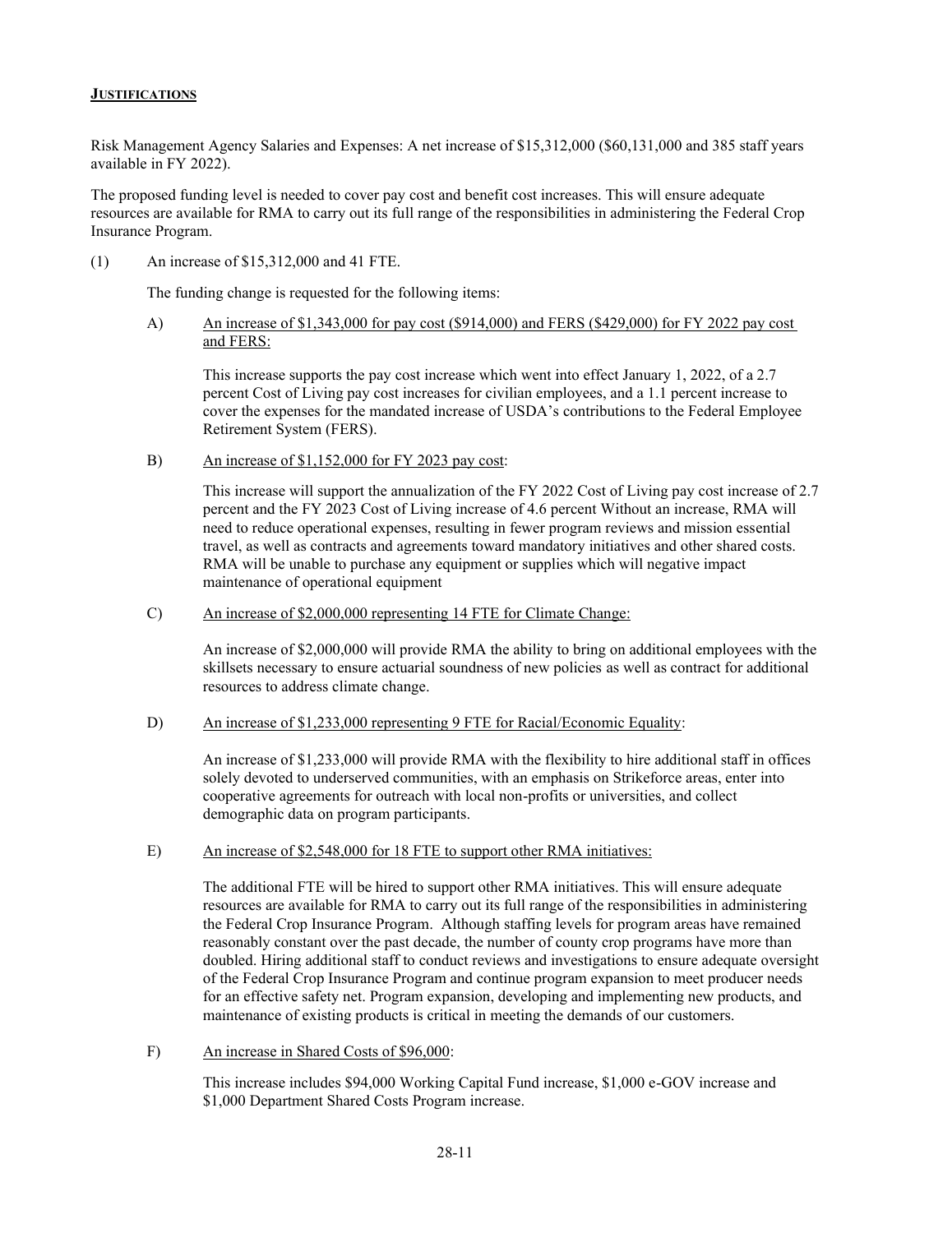#### G) An increase in Rent of \$185,000:

This increase includes \$169,000 for GSA rental payments and \$16,000 for rental payments to others.

#### H) An increase of \$7,271,000 Program Initiatives:

An increase of \$4,500,000 for Product Development and Outreach: An increase of \$4,500,000 will provide RMA with resources to enter into contracts and agreements to develop new products for the FCIC Board consideration and to expand risk management education and outreach efforts. One recent example is the new Micro Farm policy that will provide coverage for agricultural producers with small farms who sell locally. This newly developed product simplifies record keeping and covers post-production costs like washing and value-added products. For risk management education and outreach efforts, the Agency will continue to support historically underserved producers and small-scale producers and expand the important work to ensure fair and equitable program delivery to producers that have been marginalized or underserved in the past.

Impact on Performance Targets: Without these funds, RMA would have only limited resources to partner on a wide variety of risk management topics such as farm financial planning, record keeping, wildfire management, specialty crops, and local foods, or to reach historically underserved and historically underserved producers or groups.

An increase of \$2,500,000 in FPAC for the Compliance Data Warehouse (CDW) Migration and Modernization Initiative: The CDW supports RMA obligations under the Agricultural Risk Protection Act (ARPA) of 2000 (i.e., data mining). The current platform will be decommissioned in FY 2023. Migration of the on-premise Compliance Data Warehouse (CDW) is planned for FY 2021 and FY 2022. The FY 2023 cost estimate of \$2.5 million for the Compliance Data Warehouse (CDW) Migration and Modernization Initiative represents the first year of transition and steady-state platform hosting in the OCIO Chief Data Officer (CDO) Enterprise Data Analytics Platform & Tools (EDAPT) platform.

The CDW has measurable cumulative program cost avoidance of over \$1.53 billion (an estimate of indemnity expenditures prevented) between 2001 and 2020, averaging over \$76 million per year. The CDW is also used to support RMA's Improper Payment (IPERIA) program reviews to do comprehensive data reviews and validations, as well as reducing the burden on the producer, Approved Insurance Provider (AIP), and federal staff. The success in the CDW in supporting the IPERIA reviews can be directly observed by RMA's low improper payment rates of 2.95 percent in FY 2019, 2.31 percent in FY 2020 and 1.41 percent in FY 2021.

Impact on Performance Targets: Without the additional investment of \$2.5 million, the ability of RMA to engage in data analytics will be severely compromised which is counter to the activities established by ARPA. Further the ability to effectively manage and ensure an improper payment rate of a major program like crop insurance will be compromised without the additional investment.

An increase of \$271,000 for Racial/Economic Equality: The increase will be devoted to underserved communities, with an emphasis on Strikeforce areas, enter into cooperative agreements for outreach with local non-profits or universities, and collect demographic data on program participants.

#### I) A decrease of \$516,000 in operating expenses:

RMA will be able to sustain cuts outlined in FY 2023 as a result of successful planning and management over the past several years. Specifically, the agency will offset costs with efficiencies in operating overhead.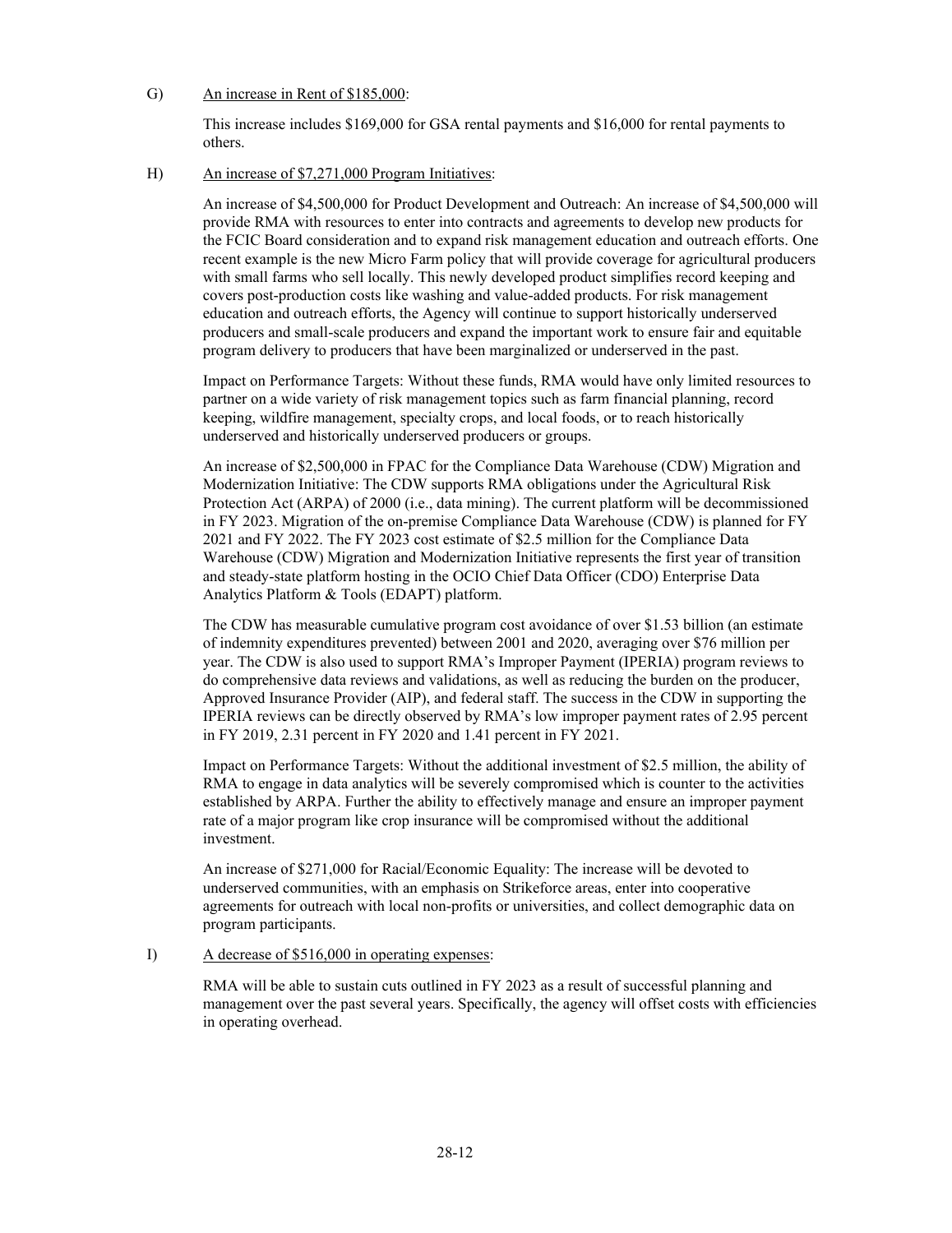# <span id="page-12-0"></span>**GEOGRAPHIC BREAKDOWN OF OBLIGATIONS AND FTE**

|                                | 2020    |            | 2021    |              | 2022             |            | 2023             |            |
|--------------------------------|---------|------------|---------|--------------|------------------|------------|------------------|------------|
| <b>State/Territory/Country</b> | Actual  | <b>FTE</b> | Actual  | <b>FTE</b>   | <b>Estimated</b> | <b>FTE</b> | <b>Estimated</b> | <b>FTE</b> |
| California                     | \$3.689 | 24         | \$5,092 | 32           | \$5,224          | 32         | \$5,849          | 32         |
| District of Columbia           | 14,523  | 30         | 8,850   | 30           | 9,081            | 30         | 11,152           | 36         |
|                                | 1,623   | 10         | 1,697   | 11           | 1,741            | 11         | 2,194            | 12         |
|                                | 1,623   | 10         | 1,697   | 11           | 1,741            | 11         | 2,194            | 12         |
|                                | 2.361   | 15         | 2.829   | 18           | 2,902            | 18         | 3,290            | 18         |
|                                | 1.476   | 9          | 1.697   | 11           | 1.741            | 11         | 2,194            | 12         |
|                                | 154     |            | 159     |              | 164              |            | 183              |            |
|                                | 5.460   | 35         | 5,657   | 36           | 5,805            | 36         | 6,581            | 36         |
|                                | 1.771   | 11         | 1.697   | 11           | 1.741            | 11         | 2,194            | 12         |
| Missouri                       | 21,326  | 136        | 22,559  | 139          | 23,149           | 139        | 30,891           | 169        |
|                                | 1,623   | 10         | 2,263   | 14           | 2,322            | 14         | 2,559            | 14         |
| Nebraska                       | 134     |            | 159     |              | 164              |            | 183              |            |
| North Carolina                 | 3,542   | 23         | 3,960   | 25           | 4,063            | 25         | 4,570            | 25         |
|                                | 114     |            | 159     |              | 164              |            | 183              |            |
|                                | 1.771   | 11         | 1.697   | 11           | 1.741            | 11         | 2.194            | 12         |
|                                | 2.214   | 14         | 2.829   | 18           | 2,902            | 18         | 3,290            | 18         |
| Washington                     | 1.771   | 11         | 2,263   | 14           | 2,322            | 14         | 2,559            | 14         |
| West Virginia                  | 114     |            | 159     | $\mathbf{1}$ | 164              |            | 183              |            |
|                                | 65,289  | 355        | 65,423  | 385          | 67,131           | 385        | 82,443           | 426        |
| Lapsing Balances               | 651     |            | 708     |              |                  |            |                  |            |
| Total, Available               | 65,940  | 355        | 66,131  | 385          | 67,131           | 385        | 82,443           | 426        |

# *Table RMA-11. Geographic Breakdown of Obligations and FTE (thousands of dollars, FTE)*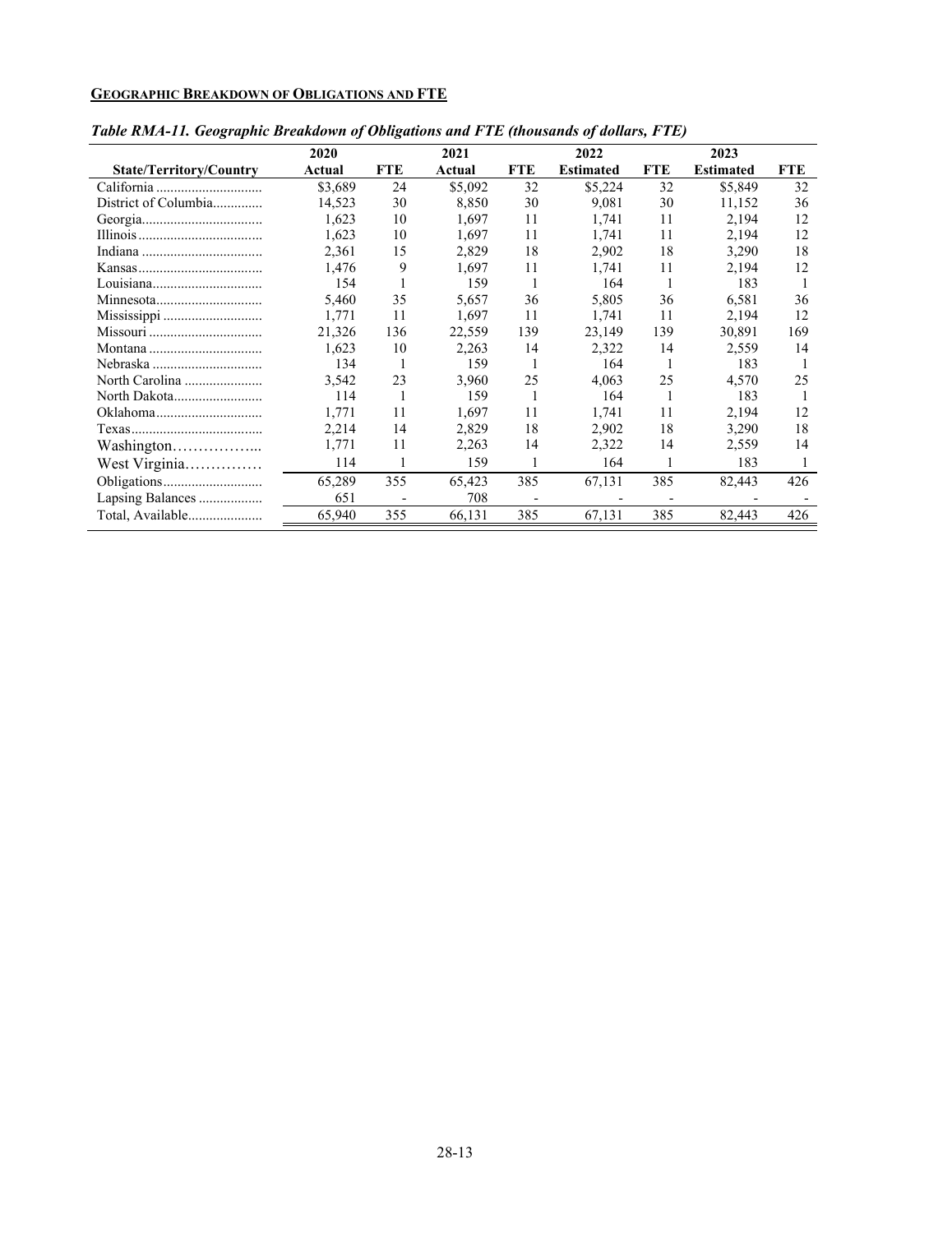# <span id="page-13-0"></span>**CLASSIFICATION BY OBJECTS**

*Table RMA-12. Classification by Objects (thousands of dollars)*

| Item<br>No. | <b>Item</b>                                       | 2020<br>Actual | 2021<br>Actual | 2022<br><b>Estimated</b> | 2023<br><b>Estimated</b> |
|-------------|---------------------------------------------------|----------------|----------------|--------------------------|--------------------------|
|             | Personnel Compensation:                           |                |                |                          |                          |
|             |                                                   | \$3,900        | \$4,419        | \$4,608                  | \$5,243                  |
|             |                                                   | 33,104         | 35,752         | 37,287                   | 42,423                   |
| 11          |                                                   | 37,004         | 40,171         | 41,895                   | 47,666                   |
| 12          |                                                   | 13,429         | 15,128         | 16,032                   | 18,537                   |
| 13.0        |                                                   | 29             | 13             | 13                       | 13                       |
|             |                                                   | 50,462         | 55,312         | 57,940                   | 66,216                   |
|             | Other Objects:                                    |                |                |                          |                          |
| 21.0        |                                                   | 631            | 89             | 1,246                    | 1,416                    |
| 22.0        |                                                   | 33             | 1              | 24                       | 33                       |
| 23.1        |                                                   | 3,790          | 3,999          | 3,838                    | 4,006                    |
| 23.2        |                                                   | 208            | 145            | 142                      | 158                      |
| 23.3        | Communications, utilities, and misc. charges      | 126            | 89             | 97                       | 132                      |
| 24.0        |                                                   | 8              |                | 7                        | 8                        |
| 25          |                                                   |                |                |                          |                          |
| 25.1        |                                                   | 323            | 264            | 322                      | 4,851                    |
| 25.2        |                                                   | 5,834          | 708            | 332                      | 3,121                    |
| 25.3        | Other goods and services from Federal sources     | 3,325          | 3,509          | 1,710                    | 1,806                    |
| 25.4        | Operation and maintenance of facilities           | 337            | 2              | 716                      | 500                      |
| 25.7        | Operation and maintenance of equipment            | 17             | 458            | 476                      | 30                       |
| 26.0        |                                                   | 100            | 55             | 256                      | 122                      |
| 31.0        |                                                   | 95             | 15             | 25                       | 44                       |
| 32.0        |                                                   |                | 695            |                          |                          |
| 42.0        |                                                   |                | 80             |                          |                          |
| 43.0        |                                                   |                | $\overline{2}$ |                          |                          |
|             |                                                   | 14,827         | 10,111         | 9,191                    | 16,227                   |
| 99.9        |                                                   | 65,289         | 65,423         | 67,131                   | 82,443                   |
|             | DHS Building Security Payments (included in 25.3) | \$551          | \$494          | \$535                    | 524                      |
|             | Information Technology Investments:               |                |                |                          |                          |
|             | RMA-13 Emerging Information Technology            |                |                |                          |                          |
|             |                                                   |                |                |                          |                          |
| 11          |                                                   |                |                |                          |                          |
|             |                                                   | 6,530          | 3,500          |                          |                          |
| 25.2        |                                                   |                |                |                          |                          |
|             | Total RMA-13 Emerging Information Technology      | 6,530          | 3,500          |                          |                          |
|             |                                                   |                |                |                          |                          |
| 25.3        |                                                   | 424            | 1000           |                          |                          |
|             |                                                   | 424            | 1,000          |                          |                          |
|             |                                                   | 6,954          | 4,500          |                          |                          |
|             | <b>Position Data:</b>                             |                |                |                          |                          |
|             |                                                   | \$189,305      | \$192,445      | \$197,641                | \$206,733                |
|             |                                                   | \$99,444       | \$100,803      | \$103,525                | \$108,287                |
|             |                                                   | 12.5           | 12.6           | 12.6                     | 12.6                     |
|             |                                                   |                |                |                          |                          |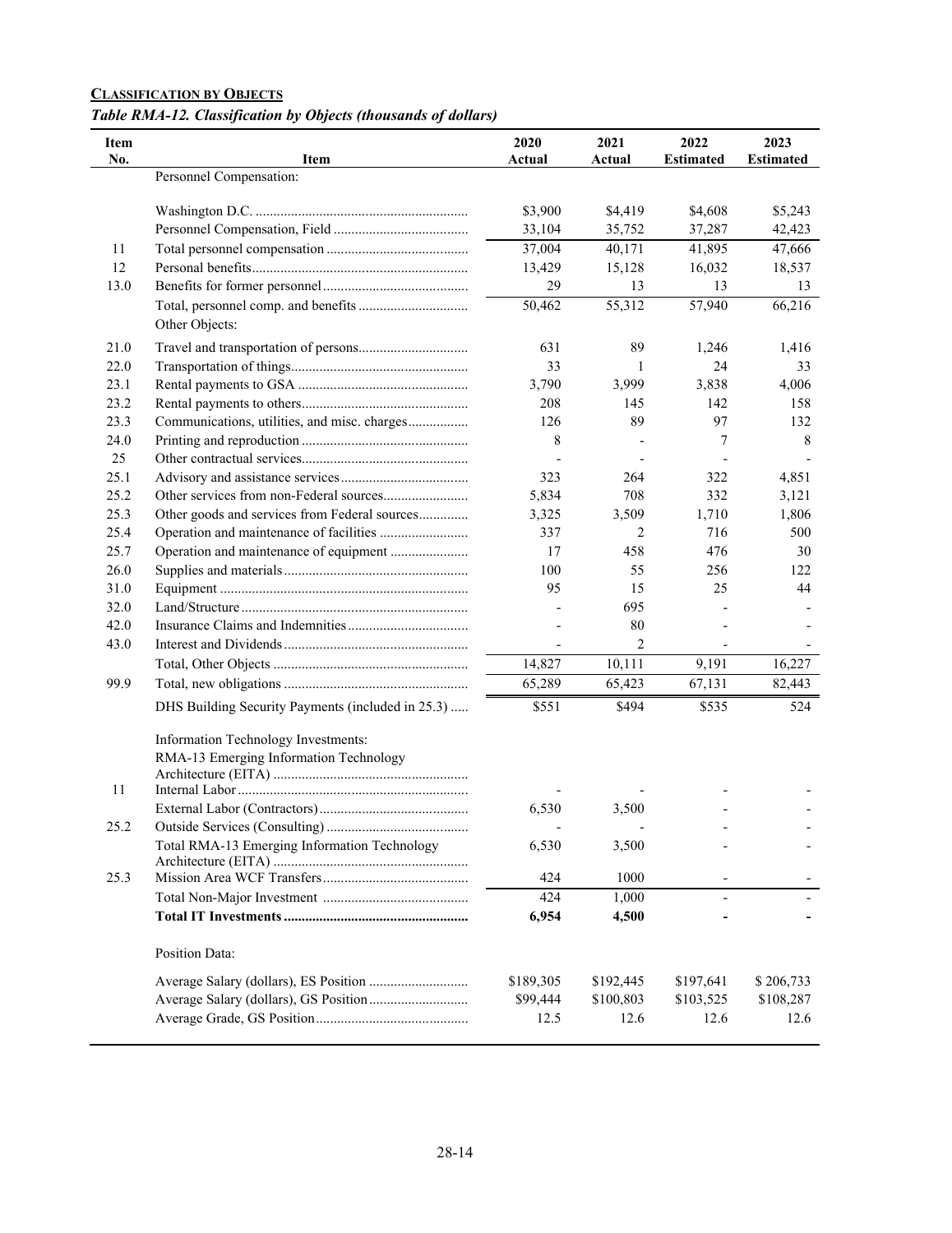#### <span id="page-14-0"></span>*ACCOUNT 2: FEDERAL CROP INSURANCE CORPORATION*

#### <span id="page-14-1"></span>**APPROPRIATIONS LANGUAGE**

The appropriations language follows (new language underscored; deleted language enclosed in brackets):

For payments as authorized by section 516 of the Federal Crop Insurance Act (7 U.S.C. 1516), such sums as may be necessary, to remain available until expended.

#### <span id="page-14-2"></span>**LEAD-OFF TABULAR STATEMENT**

#### *Table RMA-13. Lead-Off Tabular Statement (In dollars)*

| Item                    | Amount           |
|-------------------------|------------------|
| Estimate, 2022          | \$12,281,000,000 |
| Change in Appropriation | $+962,000,000$   |
| Budget Estimate, 2023   | 13,243,000,000   |
|                         |                  |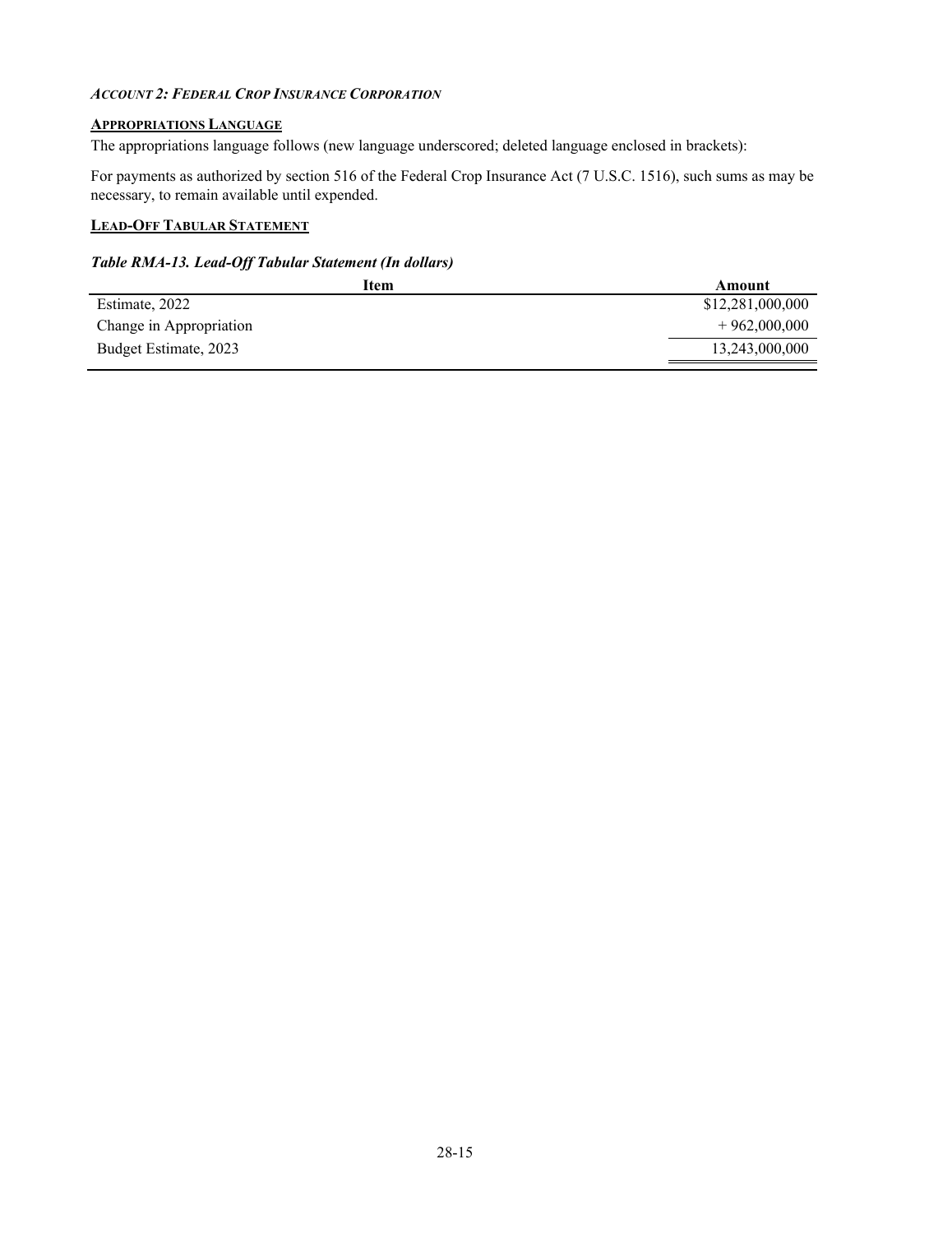#### <span id="page-15-0"></span>**PROJECT STATEMENT**

# *Table RMA-14. Project Statement by Appropriations Detail (thousands of dollars, FTE)*

| <b>Dollars in Thousands</b> |                |                          |                |                             |                          |                          |                          |                          |                          |                            |  |
|-----------------------------|----------------|--------------------------|----------------|-----------------------------|--------------------------|--------------------------|--------------------------|--------------------------|--------------------------|----------------------------|--|
| Item                        | 2020<br>Actual | <b>FTE</b>               | 2021<br>Actual | <b>FTE</b>                  | 2022<br><b>Estimated</b> | <b>FTE</b>               | 2023<br><b>Estimated</b> | <b>FTE</b>               | Inc./ Dec.               | <b>FTE</b><br>Inc.<br>Dec. |  |
| Mandatory                   |                |                          |                |                             |                          |                          |                          |                          |                          |                            |  |
| Appropriations:             |                |                          |                |                             |                          |                          |                          |                          |                          |                            |  |
| Mandatory                   |                |                          |                |                             |                          |                          |                          |                          |                          |                            |  |
| Approps                     | \$8,205,000    |                          | \$7,705,000    |                             | \$12,266,000             |                          | \$13,228,000             |                          | $+$ \$962,000            |                            |  |
| Subtotal                    | 8,205,000      | $\blacksquare$           | 7,705,000      | $\mathcal{L}^{\mathcal{A}}$ | 12,266,000               | $\blacksquare$           | 13,228,000               | $\sim$                   | $+962,000$               | $\sim$                     |  |
| <b>Total Adjusted</b>       |                |                          |                |                             |                          |                          |                          |                          |                          |                            |  |
| Approps                     | 8,205,000      |                          | 7,705,000      |                             | 12,266,000               |                          | 13,228,000               |                          | $+962,000$               |                            |  |
| Add back:                   |                |                          |                |                             |                          |                          |                          |                          |                          |                            |  |
| Rescission,                 |                |                          |                |                             |                          |                          |                          |                          |                          |                            |  |
| Transfers In/Out            | 13,000         |                          | 13,000         |                             | 13,000                   |                          | 13,000                   |                          |                          |                            |  |
| Sequestration               | 2,000          |                          | 2,000          |                             | 2,000                    |                          | 2,000                    |                          |                          |                            |  |
| Total Approps               | 8,220,000      | $\blacksquare$           | 7,720,000      | $\overline{\phantom{a}}$    | 12,281,000               | $\overline{\phantom{a}}$ | 13,243,000               | ÷,                       | $+962,000$               |                            |  |
| Transfers In:               |                |                          |                |                             |                          |                          |                          |                          |                          |                            |  |
| AMA Funding                 | 4,000          | $\overline{\phantom{a}}$ | 4,000          | $\overline{\phantom{a}}$    | 4,000                    | $\overline{\phantom{a}}$ | 4,000                    | $\overline{\phantom{a}}$ | $\overline{\phantom{a}}$ |                            |  |
| Total Transfers In          | 4.000          | $\overline{a}$           | 4.000          |                             | 4.000                    | ÷.                       | 4.000                    |                          |                          |                            |  |
| Transfers Out:              |                |                          |                |                             |                          |                          |                          |                          |                          |                            |  |
|                             | $-10,000$      |                          | $-10,000$      |                             | $-10,000$                |                          | $-10,000$                |                          |                          |                            |  |
|                             | $-7,000$       |                          | $-7,000$       |                             | $-7,000$                 |                          | $-7,000$                 |                          |                          |                            |  |
| <b>Total Transfers</b>      |                |                          |                |                             |                          |                          |                          |                          |                          |                            |  |
| Out                         | $-17,000$      | $\overline{\phantom{a}}$ | $-17,000$      |                             | $-17,000$                |                          | $-17,000$                |                          |                          |                            |  |
| Sequestration               | $-2,000$       |                          | $-2,000$       |                             | $-2,000$                 |                          | $-2,000$                 |                          |                          |                            |  |
| Recoveries, Other           | 3,948,000      | $\overline{\phantom{a}}$ | 4,288,000      |                             | 5,619,000                |                          | 5,377,000                |                          | $-242,000$               |                            |  |
| Bal. Available,             |                |                          |                |                             |                          |                          |                          |                          |                          |                            |  |
|                             | 584,000        | $\overline{\phantom{a}}$ | 595,000        | ÷                           | 591,000                  | $\blacksquare$           | 591,000                  | $\blacksquare$           |                          |                            |  |
| Total Available             | 12,737,000     | $\blacksquare$           | 12,588,000     | $\overline{\phantom{a}}$    | 18,476,000               | $\overline{\phantom{a}}$ | 19,196,000               | ÷,                       | $+720,000$               |                            |  |
| Bal. Available,             |                |                          |                |                             |                          |                          |                          |                          |                          |                            |  |
| $EOY$                       | $-595,000$     |                          | $-591,000$     |                             | $-591,000$               |                          | $-591,000$               | $\overline{\phantom{a}}$ |                          |                            |  |
| Total Obligations           | 12,142,000     | $\mathbf{r}$             | 11,997,000     | ÷.                          | 17,885,000               | $\blacksquare$           | 18,605,000               | $\mathbf{r}$             | $+720,000$               |                            |  |

#### **Federal Crop Insurance Corporation**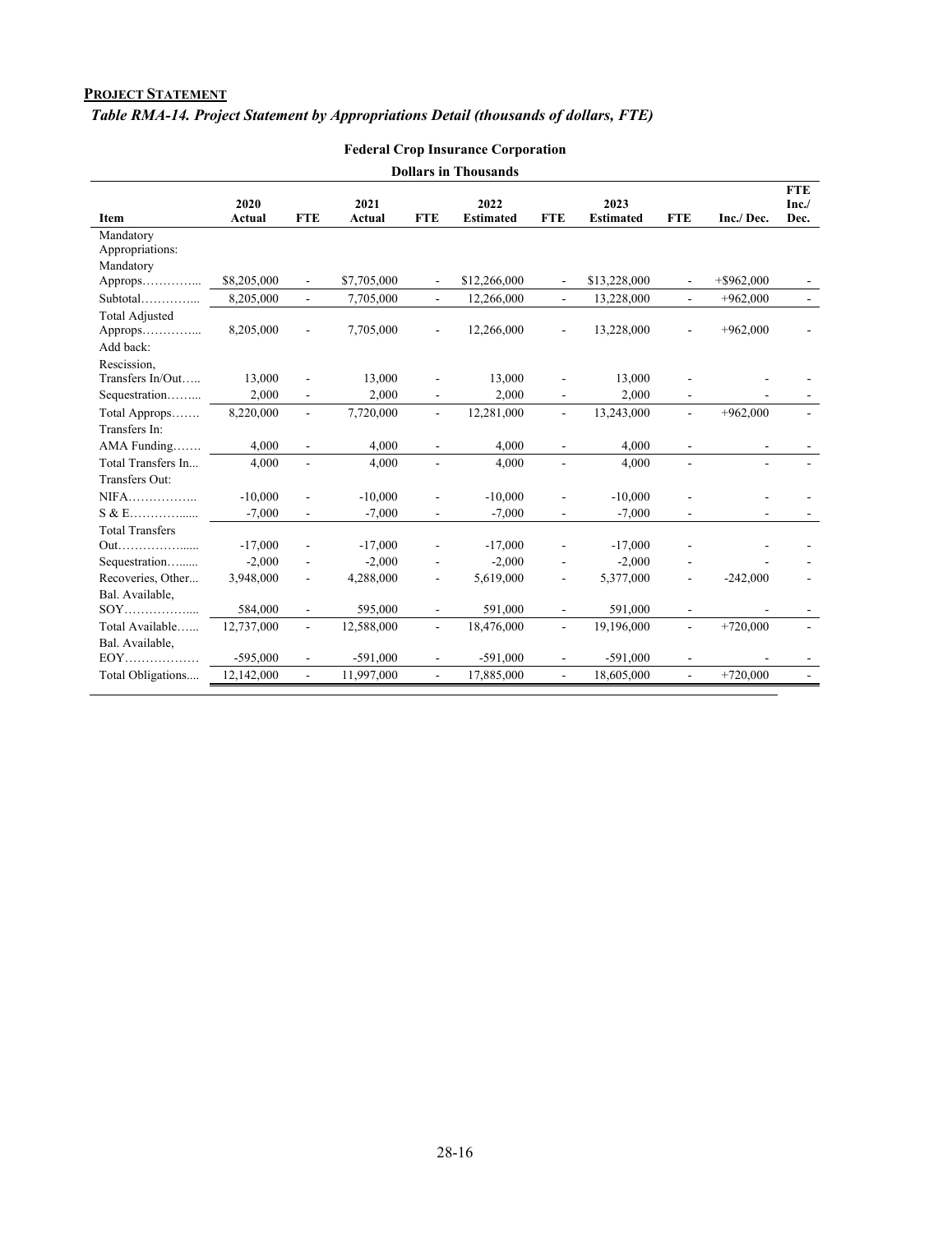|                       |              |                          |              |                          |                  |                          |                  |                          |                          | <b>FTE</b> |
|-----------------------|--------------|--------------------------|--------------|--------------------------|------------------|--------------------------|------------------|--------------------------|--------------------------|------------|
|                       | 2020         |                          | 2021         |                          | 2022             |                          | 2023             |                          |                          | Inc.       |
| Item                  | Actual       | <b>FTE</b>               | Actual       | <b>FTE</b>               | <b>Estimated</b> | <b>FTE</b>               | <b>Estimated</b> | <b>FTE</b>               | Inc./Dec.                | Dec.       |
| Mandatory             |              |                          |              |                          |                  |                          |                  |                          |                          |            |
| Obligations:          |              |                          |              |                          |                  |                          |                  |                          |                          |            |
| Mandatory Oblig       | \$12,142,000 | ٠                        | \$11,997,000 |                          | \$17,885,000     | $\overline{\phantom{a}}$ | \$18,605,000     | $\overline{\phantom{0}}$ | $+$ \$720,000            |            |
| Subtotal Mand. Oblig. | 12,142,000   | $\overline{\phantom{a}}$ | 11,997,000   | $\overline{\phantom{a}}$ | 17,885,000       | $\overline{\phantom{a}}$ | 18,605,000       | $\overline{\phantom{a}}$ | $+720,000$               |            |
| Total Obligations     | 12,142,000   | $\overline{\phantom{a}}$ | 11,997,000   | ä,                       | 17,885,000       | $\overline{\phantom{a}}$ | 18,605,000       | $\overline{\phantom{0}}$ | $+720,000$               |            |
| Add back:             |              |                          |              |                          |                  |                          |                  |                          |                          |            |
| Balances Available,   |              |                          |              |                          |                  |                          |                  |                          |                          |            |
|                       | 595,000      |                          | 591,000      |                          | 591,000          | $\overline{\phantom{a}}$ | 591,000          |                          |                          |            |
| Total Bal. Available, |              |                          |              |                          |                  |                          |                  |                          |                          |            |
|                       | 595,000      |                          | 591,000      |                          | 591,000          |                          | 591,000          |                          |                          |            |
| Total Available       | 12,737,000   | $\overline{\phantom{0}}$ | 12,588,000   | $\overline{\phantom{a}}$ | 18,476,000       | $\overline{\phantom{a}}$ | 19,196,000       | $\overline{\phantom{0}}$ | $+720,000$               |            |
| Less:                 |              |                          |              |                          |                  |                          |                  |                          |                          |            |
| Total Transfers In    | $-4,000$     |                          | $-4,000$     |                          | $-4,000$         |                          | $-4,000$         |                          |                          |            |
| Total Transfers Out   | 17,000       | -                        | 17,000       | $\overline{\phantom{a}}$ | 17,000           | $\overline{\phantom{a}}$ | 17,000           | $\overline{\phantom{a}}$ | $\overline{\phantom{a}}$ |            |
| Sequestration         | 2,000        | ۰                        | 2,000        | ۰                        | 2,000            | $\overline{\phantom{a}}$ | 2,000            | ۰                        |                          |            |
| Recoveries, Other     | $-3,948,000$ | -                        | $-4,288,000$ | $\overline{\phantom{a}}$ | $-5,619,000$     | $\blacksquare$           | $-5,377,000$     | ۰                        | $+242,000$               |            |
| Bal. Available, SOY   | $-584,000$   | -                        | $-595,000$   | ٠                        | $-591,000$       | $\overline{\phantom{a}}$ | $-591,000$       | ۰                        |                          |            |
| Total Appropriation   | 8,220,000    | -                        | 7,720,000    |                          | 12,281,000       | $\overline{\phantom{a}}$ | 13,243,000       | ۰                        | $+962,000$               |            |

*Table RMA-15. Project Statement by Obligations Detail (thousands of dollars, FTE)*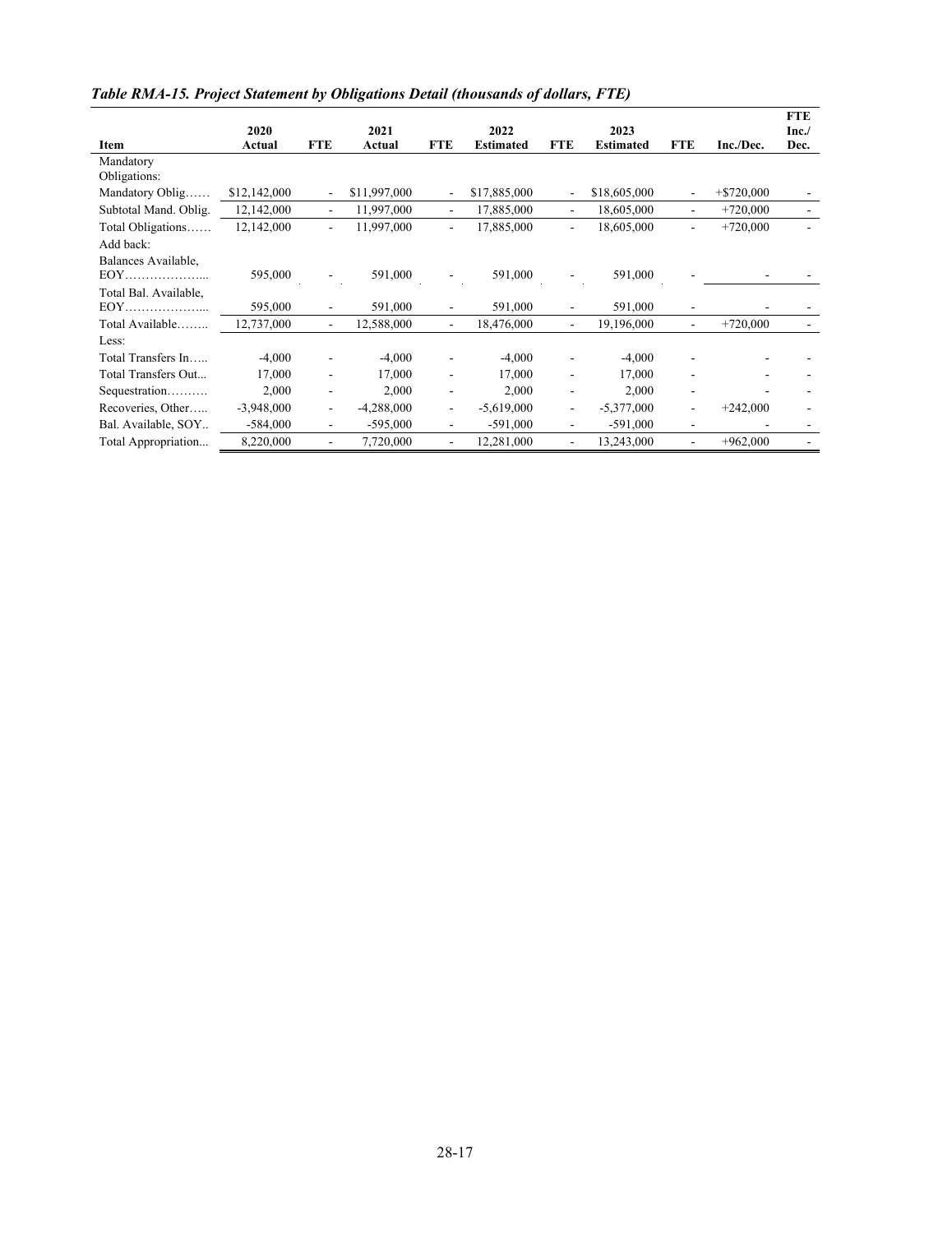#### <span id="page-17-0"></span>**JUSTIFICATIONS**

#### **Federal Crop Insurance Corporation Fund**

Funding supports RMA's mission to maximize the ability of American agricultural producers to prosper by feeding and clothing the world. Continuation of the program is critical if the agency is to continue to provide an actuarily sound crop insurance program.

Federally crop insurance protects against agricultural losses due to drought, excessive moisture, hail, wind, hurricane, tornado, lightning, and insects. These estimates include current law and do not assume any proposed legislative changes.

(1) Federal Crop Insurance Corporation (FCIC) Fund: An estimated net increase of \$962,000,000 (\$12,281,000 available in FY 2022).

The project statement reflects changes for FY 2022 and FY 2023 for the Premium Subsidy, Administrative and Operating Expense Subsidy (also called Delivery Expense), Underwriting Gain, and Federal Crop Insurance Initiatives due to projections being updated using the World Agricultural Outlook Board (WAOB) estimates from November 2021. In addition, the use of an updated budget model allows projections to be based on more accurate calculations.

The funding change for FY 2023 is requested for the following items:

A. An increase of \$746,000,000 for premium subsidy (\$8,884,000,000 available in FY 2022).

Premium subsidy is the amount of total premium paid by FCIC on behalf of producers. The cost to FCIC is driven by the price of commodities it insures. Commodity prices are expected to increase or remain at elevated levels compared to prior years. This increases the value of insurance and in turn, increases premium subsidies paid by FCIC. Fiscal year 2023 estimate is budgeted at a 1.0 loss ratio.

B. An increase of \$17,000,000 for delivery expense (\$1,719,000,000 available in FY 2022).

Delivery expenses are reimbursements provided to Approved Insurance Providers (AIPs). They cover the cost of selling and servicing crop insurance products to producers and are based on a percentage of estimated total premium. The 2011 Standard Reinsurance Agreement allows for annual adjustments of delivery expenses paid to AIPs for certain types of policies, which accounts for the increase in this fiscal year.

C. An increase of \$199,000,000 for underwriting gains (\$1,638,000,000 available in FY 2022).

Underwriting gains are a reinsured company's share of net book premium that exceeds their share of net losses (indemnities). The increase to Underwriting Gain is driven by commodity prices which are expected to increase or remain at elevated levels compared to prior years. Fiscal year 2023 estimate is budgeted at a 1.0 loss ratio.

| <b>Allocations</b>          | 2020<br>Actual | 2021<br>Actual | 2022<br>Appropriation | 2023<br><b>Budget</b><br><b>Request</b> | <b>Change from</b><br>2022 President's<br><b>Budget</b> |
|-----------------------------|----------------|----------------|-----------------------|-----------------------------------------|---------------------------------------------------------|
| PPA:                        |                |                |                       |                                         | \$962,000                                               |
| Indemnities Net of Producer |                |                |                       |                                         |                                                         |
| Paid in Premiums            | \$5,936,000    | \$4,257,000    | \$8,884,000           | \$9,630,000                             | 746,000                                                 |
| Delivery Expense            | 1,686,000      | 1,907,000      | 1.719.000             | 1,736,000                               | 17,000                                                  |
| Underwriting Gain           | 558,000        | 1,516,000      | 1,638,000             | 1,837,000                               | 199,000                                                 |
| FCIC Initiatives            | 40,000         | 40,000         | 40,000                | 40,000                                  |                                                         |
| Subtotal, Mandatory         |                |                |                       |                                         |                                                         |
| Appropriation               | 8,220,000      | 7,720,000      | 12,281,000            | 13,243,000                              | \$962,000                                               |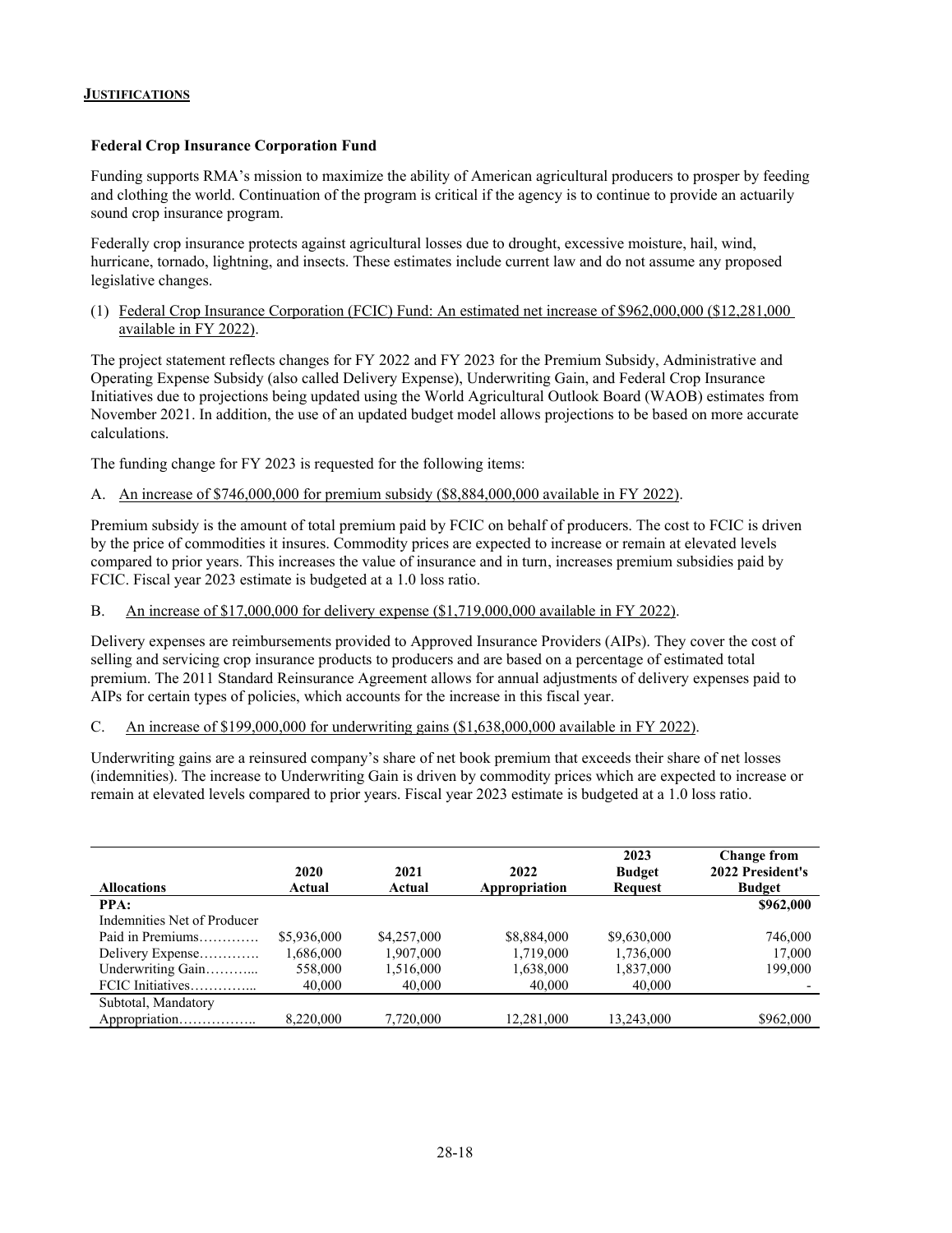# <span id="page-18-0"></span>**GEOGRAPHIC BREAKDOWN OF OBLIGATIONS AND FTE**

|  |  | Table RMA-16. Geographic Breakdown of Obligations and FTE (thousands of dollars, FTE) |
|--|--|---------------------------------------------------------------------------------------|
|  |  |                                                                                       |

| <b>State/Territory/Country</b> | 2020 Actual | <b>FTE</b>                   | 2021 Actual | <b>FTE</b>               | 2022<br><b>Estimated</b> | <b>FTE</b>                   | 2023<br><b>Estimated</b> | <b>FTE</b> |
|--------------------------------|-------------|------------------------------|-------------|--------------------------|--------------------------|------------------------------|--------------------------|------------|
| Alabama                        | \$59,709    | $\overline{\phantom{a}}$     | \$61,342    | $\overline{\phantom{m}}$ | \$61,342                 | $\qquad \qquad \blacksquare$ | \$61,342                 |            |
| Alaska                         | 89          | $\overline{a}$               | 29          | $\overline{\phantom{0}}$ | 29                       |                              | 29                       |            |
| Arizona                        | 63,614      | $\overline{\phantom{a}}$     | 186,799     | $\overline{\phantom{0}}$ | 186,799                  | $\qquad \qquad \blacksquare$ | 186,799                  |            |
| Arkansas                       | 250,814     | $\blacksquare$               | 166,173     | $\overline{\phantom{0}}$ | 166,173                  |                              | 166,173                  |            |
| California                     | 358,291     | $\overline{\phantom{a}}$     | 740,419     | $\overline{\phantom{0}}$ | 740,419                  | $\qquad \qquad \blacksquare$ | 740,419                  |            |
| Colorado                       | 103,880     | $\overline{\phantom{a}}$     | 238,324     | $\overline{\phantom{0}}$ | 238,324                  | $\qquad \qquad \blacksquare$ | 238,324                  |            |
| Connecticut                    | 2,120       |                              | 3,268       |                          | 3,268                    |                              | 3,268                    |            |
| Delaware                       | 7,813       |                              | 2,852       |                          | 2,852                    |                              | 2,852                    |            |
| Florida                        | 111,295     | $\overline{\phantom{a}}$     | 133,553     | $\overline{\phantom{0}}$ | 133,553                  | $\overline{\phantom{a}}$     | 133,553                  |            |
| Georgia                        | 370,898     | $\blacksquare$               | 139,784     | $\overline{\phantom{0}}$ | 139,784                  | $\qquad \qquad \blacksquare$ | 139,784                  |            |
| Hawaii                         | 2,057       | $\overline{\phantom{a}}$     | 2,756       | $\overline{\phantom{0}}$ | 2,756                    |                              | 2,756                    |            |
| Idaho                          | 36,384      | $\overline{\phantom{0}}$     | 91,986      | $\overline{\phantom{0}}$ | 91,986                   |                              | 91,986                   |            |
| Illinois                       | 475,715     | $\overline{\phantom{a}}$     | 132,179     | $\overline{\phantom{0}}$ | 132,179                  |                              | 132,179                  |            |
| Indiana                        | 282,913     |                              | 67,674      | $\overline{\phantom{0}}$ | 67,674                   |                              | 67,674                   |            |
| Iowa                           | 451,047     | $\overline{\phantom{0}}$     | 583,268     | $\overline{a}$           | 583,268                  |                              | 583,268                  |            |
| Kansas                         | 367,117     | $\qquad \qquad \blacksquare$ | 219,407     | $\overline{\phantom{0}}$ | 219,407                  |                              | 219,407                  |            |
| Kentucky                       | 118,448     |                              | 89,089      | $\overline{\phantom{0}}$ | 89,089                   |                              | 89,089                   |            |
| Louisiana                      | 136,763     | $\overline{\phantom{a}}$     | 81,484      | $\overline{\phantom{0}}$ | 81,484                   | $\qquad \qquad \blacksquare$ | 81,484                   |            |
| Maine                          | 5,448       | $\overline{\phantom{a}}$     | 8,585       | $\overline{\phantom{0}}$ | 8,585                    |                              | 8,585                    |            |
| Maryland                       | 19,256      |                              | 12,536      |                          | 12,536                   |                              | 12,536                   |            |
| Massachusetts                  | 1,956       | $\overline{a}$               | 3,643       | $\overline{\phantom{0}}$ | 3,643                    |                              | 3,643                    |            |
| Michigan                       | 230,348     |                              | 85,624      |                          | 85,624                   |                              | 85,624                   |            |
| Minnesota                      | 681,923     | $\overline{\phantom{0}}$     | 193,402     | $\overline{a}$           | 193,402                  |                              | 193,402                  |            |
| Mississippi                    | 148,725     |                              | 84,672      | $\overline{\phantom{0}}$ | 84,672                   |                              | 84,672                   |            |
| Missouri                       | 486,863     | $\qquad \qquad \blacksquare$ | 137,989     | $\overline{\phantom{0}}$ | 137,989                  | $\qquad \qquad \blacksquare$ | 137,989                  |            |
| Montana                        | 102,841     | $\overline{\phantom{a}}$     | 184,733     | $\overline{\phantom{0}}$ | 184,733                  | $\qquad \qquad \blacksquare$ | 184,733                  |            |
| Nebraska                       | 244,588     | $\overline{\phantom{a}}$     | 190,112     | $\overline{\phantom{0}}$ | 190,112                  | $\qquad \qquad \blacksquare$ | 190,112                  |            |
| Nevada                         | 31,194      | $\overline{\phantom{a}}$     | 128,120     | $\overline{\phantom{0}}$ | 128,120                  |                              | 128,120                  |            |
| New Hampshire                  | 339         | $\overline{\phantom{0}}$     | 267         | $\overline{a}$           | 267                      |                              | 267                      |            |
| New Jersey                     | 10,223      |                              | 2,318       |                          | 2,318                    |                              | 2,318                    |            |
| New Mexico                     | 46,007      |                              | 176,437     |                          | 176,437                  |                              | 176,437                  |            |
| New York                       | 68,464      |                              | 51,926      |                          | 51,926                   |                              | 51,926                   |            |
| North Carolina                 | 398,421     |                              | 284,801     |                          | 284,801                  |                              | 284,801                  |            |
| North Dakota                   | 454,669     | $\overline{\phantom{0}}$     | 533,231     | $\overline{\phantom{0}}$ | 533,231                  | $\qquad \qquad \blacksquare$ | 533,231                  |            |
| Ohio                           | 365,054     |                              | 68,684      |                          | 68,684                   |                              | 68,684                   |            |
| Oklahoma                       | 126,421     |                              | 81,469      |                          | 81,469                   |                              | 81,469                   |            |
| Oregon                         | 39,506      |                              | 141,158     |                          | 141,158                  |                              | 141,158                  |            |
| Pennsylvania                   | 46,804      |                              | 65,453      |                          | 65,453                   |                              | 65,453                   |            |
| Rhode Island                   | 128         |                              | 342         |                          | 342                      |                              | 342                      |            |
| South Carolina                 | 118,402     |                              | 50,807      |                          | 50,807                   |                              | 50,807                   |            |
| South Dakota                   | 994,666     |                              | 191,792     |                          | 191,792                  |                              | 191,792                  |            |
| Tennessee                      | 67,199      |                              | 42,923      |                          | 42,923                   |                              | 42,923                   |            |
| Texas                          | 1,545,823   |                              | 2,316,354   |                          | 8,270,354                |                              | 8,774,354                |            |
| Utah                           | 9,449       |                              | 69,767      |                          | 69,767                   |                              | 69,767                   |            |
| Vermont                        | 2,558       |                              | 4,505       |                          | 4,505                    |                              | 4,505                    |            |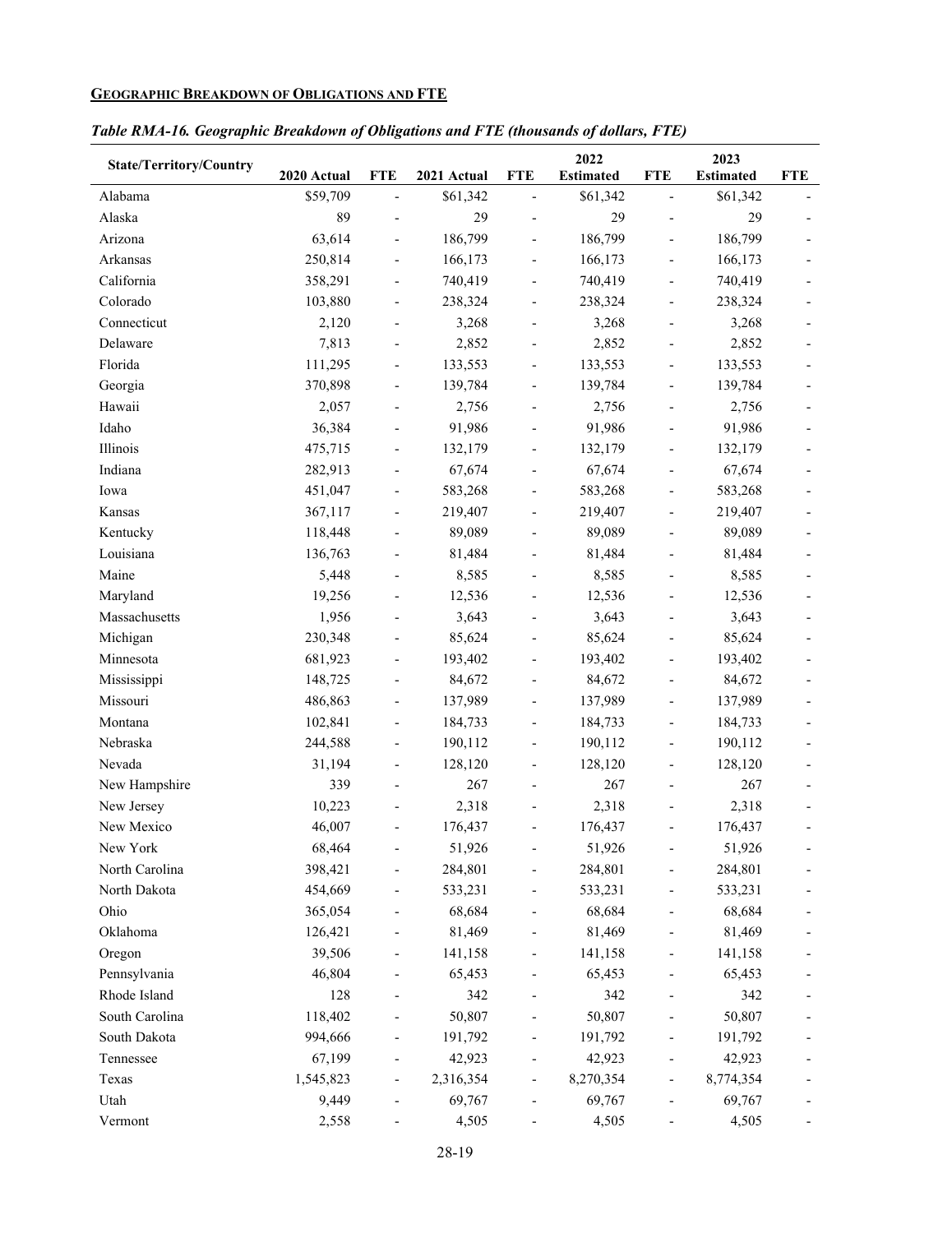| <b>State/Territory/Country</b> | 2020 Actual | <b>FTE</b>               | 2021 Actual | <b>FTE</b>                   | 2022<br><b>Estimated</b> | <b>FTE</b>               | 2023<br><b>Estimated</b> | <b>FTE</b>               |
|--------------------------------|-------------|--------------------------|-------------|------------------------------|--------------------------|--------------------------|--------------------------|--------------------------|
| Virginia                       | 47,519      | $\overline{\phantom{0}}$ | 61.534      | ٠                            | 61.534                   | $\overline{\phantom{0}}$ | 61.534                   | $\overline{\phantom{0}}$ |
| Washington                     | 123,016     | $\overline{\phantom{a}}$ | 320.391     | $\qquad \qquad \blacksquare$ | 320.391                  | $\overline{a}$           | 320,391                  | $\overline{\phantom{0}}$ |
| West Virginia                  | 1,585       | $\overline{\phantom{0}}$ | 2,485       |                              | 2,485                    |                          | 2,485                    | $\overline{\phantom{0}}$ |
| Wisconsin                      | 226,169     |                          | 64.491      | $\overline{\phantom{0}}$     | 64.491                   | $\overline{\phantom{0}}$ | 64.491                   | $\overline{\phantom{0}}$ |
| Wyoming                        | 13,472      | $\overline{\phantom{0}}$ | 33,062      | $\overline{\phantom{0}}$     | 33,062                   | $\overline{a}$           | 33,062                   | $\overline{\phantom{0}}$ |
| Distribution Unknown           | 2.284,000   | $\overline{\phantom{a}}$ | 3,463,000   | $\overline{\phantom{0}}$     | 3.397,000                | $\overline{\phantom{a}}$ | 3,613,000                | $\overline{\phantom{a}}$ |
| Obligations                    | 12,142,000  | $\overline{\phantom{a}}$ | 11,997,000  | $\qquad \qquad \blacksquare$ | 17,885,000               | $\overline{\phantom{a}}$ | 18,605,000               | $\overline{\phantom{0}}$ |
| Bal. Available, EOY            | 595,000     | $\overline{\phantom{0}}$ | 591,000     | $\qquad \qquad \blacksquare$ | 591,000                  | $\overline{\phantom{a}}$ | 591,000                  | $\overline{\phantom{a}}$ |
| Total, Available               | 12,737,000  | $\overline{\phantom{0}}$ | 12,588,000  | $\qquad \qquad \blacksquare$ | 18,476,000               | $\overline{\phantom{0}}$ | 19,196,000               | $\overline{\phantom{0}}$ |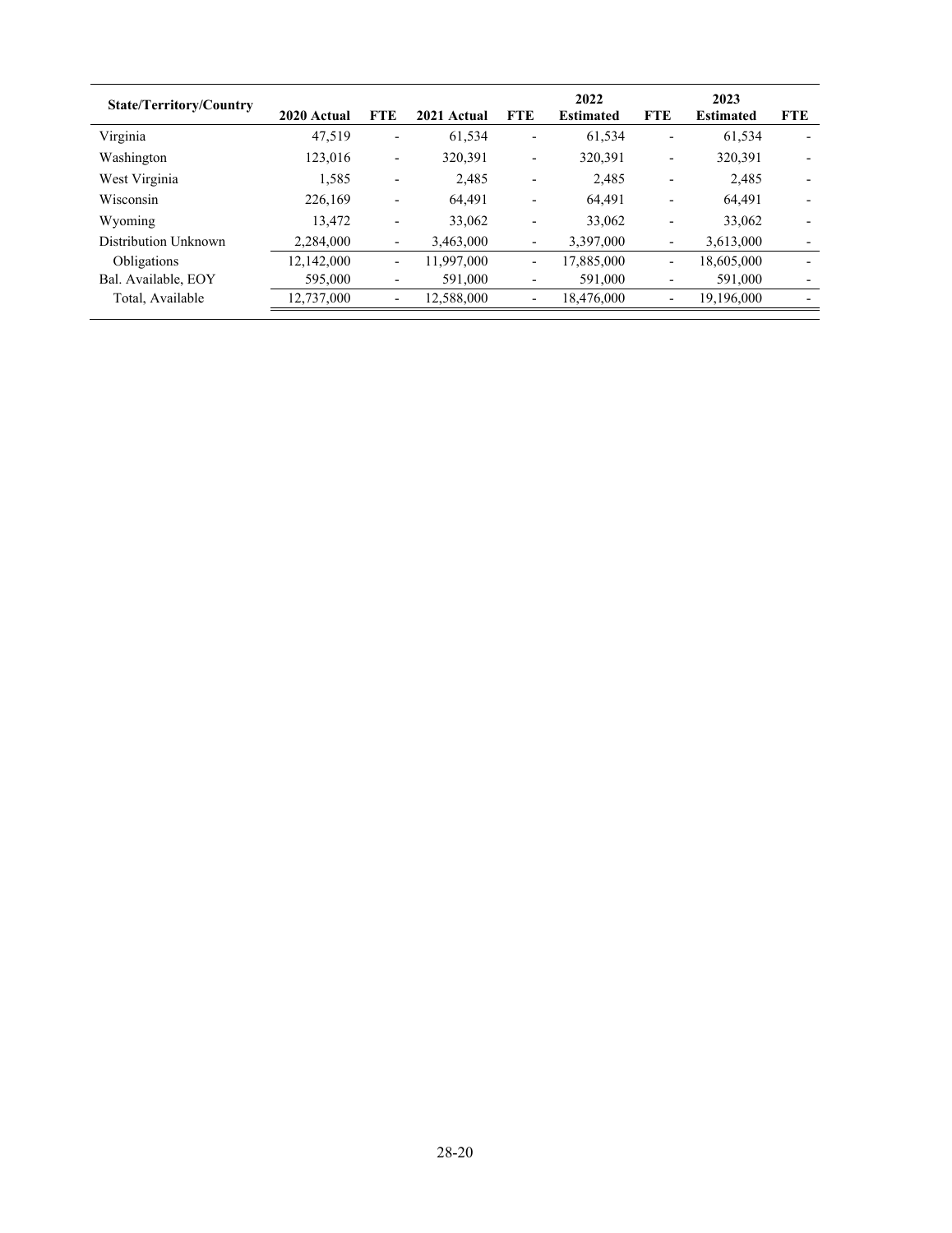# <span id="page-20-0"></span>**CLASSIFICATION BY OBJECTS**

| Item<br>No. | Item                                          | 2020<br>Actual | 2021<br>Actual | 2022<br><b>Estimated</b> | 2023<br><b>Estimated</b> |
|-------------|-----------------------------------------------|----------------|----------------|--------------------------|--------------------------|
|             | Other Objects:                                |                |                |                          |                          |
| 25.1        | Advisory and assistance services              | \$38,000       | \$23,000       | \$25,000                 | \$25,000                 |
| 25.2        | Other services from non-Federal sources       | 2,219,000      | 3,425,000      | 3,357,000                | 3,573,000                |
| 25.3        | Other goods and services from Federal sources | 12,000         | 37,000         | 39,000                   | 39,000                   |
| 42.0        | Insurance Claims and Indemnities              | 9,873,000      | 8,512,000      | 14,464,000               | 14,968,000               |
|             | Total, Other Objects                          | 12,142,000     | 11,997,000     | 17,885,000               | 18,605,000               |
| 99.9        | Total, new obligations                        | 12,142,000     | 11,997,000     | 17,885,000               | 18,605,000               |
|             | Information Technology Investments:           |                |                |                          |                          |
|             | Major Investment 1                            |                |                |                          |                          |
|             | Related Mission Area PPA #2 (FCIC)            |                |                |                          |                          |
| 25.2        | Outside Services (Consulting)                 | 42,000         | 42,000         | 49,034                   | 49,034                   |
|             | Total Major Investment 1                      | 42,000         | 42,000         | 49,034                   | 49,034                   |
|             | <b>Total IT Investments</b>                   | 42,000         | 42,000         | 49,034                   | 49,034                   |
|             |                                               |                |                |                          |                          |

*Table RMA-17. Classification by Objects (thousands of dollars)*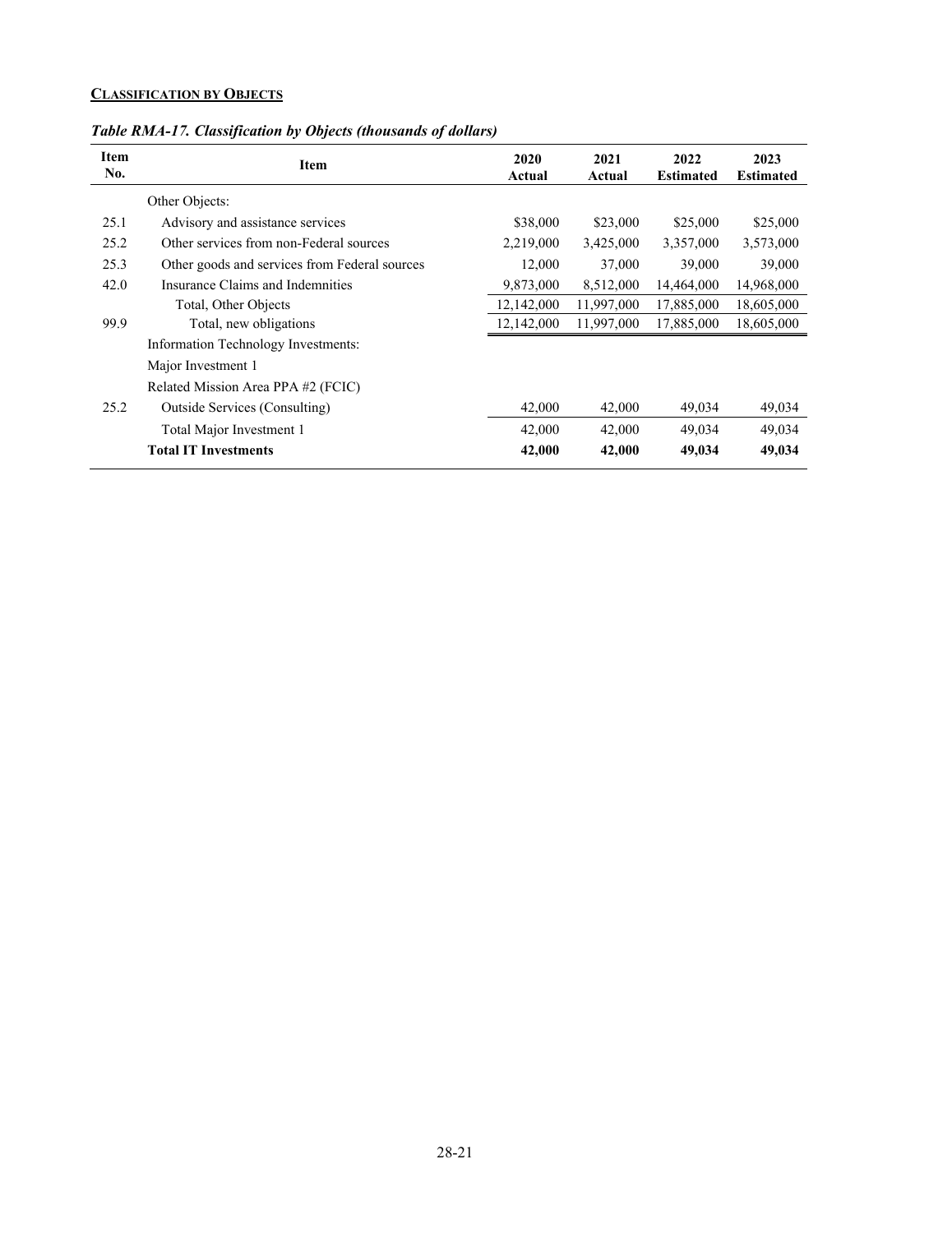#### <span id="page-21-0"></span>**STATUS OF PROGRAMS**

The Federal Crop Insurance Corporation (FCIC), through the Risk Management Agency (RMA), administers the Federal crop insurance program in accordance with the 1938 Federal Crop Insurance Act (FCIA) (7 U.S.C. 1501 et seq.) as amended. RMA was established in 1996 as an agency within the United States Department of Agriculture (USDA) to administer the programs of FCIC, which is tasked to improve the economic stability of agriculture through a sound system of crop insurance and provide the means for the research and experience that is helpful in devising and establishing crop insurance. RMA's mission, which follows that of FCIC, is to serve America's agricultural producers through effective, market-based risk management tools and solutions to strengthen the economic stability of agricultural producers and rural communities. RMA directly supports the achievement of the USDA Strategic Objective to "provide an effective financial safety net for farmers and ranchers to sustain economically viable agricultural production and support rural jobs and economic growth."

#### **Current Activities**

#### **Maintaining Actuarial Soundness**

As required by FCIA, RMA engages in frequent and ongoing analysis to ensure that premiums cover expected losses. The loss ratio, the industry standard to measure performance of insurance programs, is calculated by dividing the total indemnity by the total premium, which is a measure of indemnity (loss) paid per dollar of premium (revenue) collected. Given annual variations in loss ratios, long-run program stability and actuarial soundness are measured based on historical average. The 20-year average loss ratio for the crop insurance program is 0.84, which is within the 1.0 loss ratio mandated by the Federal Crop Insurance Act.

#### **COVID-19 Relief**

RMA took numerous actions to provide relief in the face of the pandemic to ensure crop insurance continued to provide a farm safety net under such unprecedented times. Relief included additional time to submit written agreement requests, production reports and Regional Office Yield requests, the deferral of interest on premiums, and self-certification for replant inspections and delayed organic certifications.

#### **National Financial Operational Reviews (NFOR)**

Federal crop insurance is a public/private partnership. Approved Insurance Providers (AIPs) must meet statutory requirements and demonstrate the financial and operational capacity to be an AIP and enter into a Standard Reinsurance Agreement (SRA) with FCIC. RMA enhances program integrity and oversight by performing National Financial Operations Reviews (NFORs) of the AIPs who sell and service crop insurance. These reviews are conducted once every three years for each AIP. The purpose of the NFORs is to evaluate the financial stability and operations of AIPs in accordance with the SRA, including all policies and procedures. During FY 2021, RMA provided oversight in the conduct and completion of 5 scheduled financial oversight reviews providing additional assurance of insurance company compliance with RMA financial and operational requirements resulting in minor recommendations for program integrity improvement and general compliance with regulations. This performance ties directly to RMA's Strategic Plan Goal #4 "to safeguard the integrity of the Federal crop insurance program."

#### **Acreage Crop Reporting Streamlining Initiative (ACRSI)**

RMA completed year five of nationwide ACRSI common reporting, which now includes almost all crops eligible for bi-directional data sharing between AIPs and Farm Service Agency (FSA). The third-party proof of concept which tested the capability of producers to submit acreage reports directly to USDA via external providers ended successfully and FSA undertook development of a permanent system to accomplish the same tasks. This new system will enable greater utilization of AIP and third-party precision acreage data that could save producers and taxpayers tens of millions of dollars per year.

#### **Whole Farm Revenue Protection (WFRP)**

RMA made several changes to the WFRP product for FY 2021. These changes were made in response to suggestions in the 2018 Farm Bill as well as producer feedback. The changes included streamlining paperwork requirements for direct-marketed commodities. By allowing direct marketed commodities to be grouped together, but still receive the subsidy benefit of multiple commodities, those producers should find WFRP much better tailored to their needs. Beginning in FY 2022, RMA made additional changes to support organics by increasing expansion limits and allowing more time for certification documentation as well as increasing limits for aquaculture. Last, a new version of WFRP known as the Micro farm policy will be available for producers with less than \$100,000 in gross revenue that future reduces paperwork requirements and allows for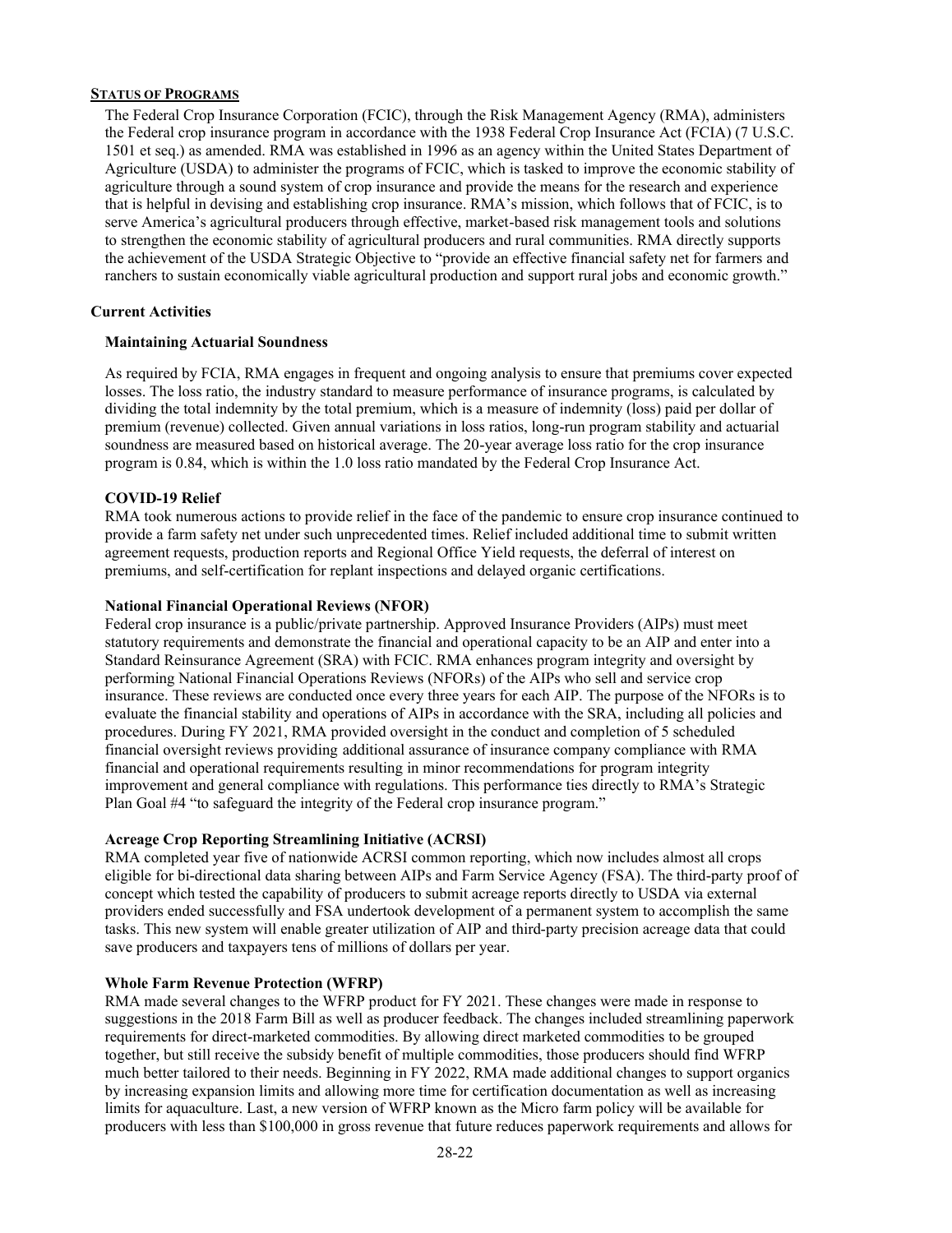including post-harvest value-added revenue to be covered. This policy is specifically targeted at local foods producers and is a direct response to requirements for research and development from the 2018 Farm Bill.

#### **Risk Management Education Whole Farm Revenue Protection (WFRP)**

During FY 2021, RMA partnered with nine qualified organizations to provide risk management training and educational tools aimed to assist historically underserved farmers and ranchers and to help producers effectively manage long-term risks and challenges. The projects offer a broad range of risk management training, including education on Federal crop insurance, wildfire preparedness, financial management, record keeping, and risk analysis. RMA awarded approximately \$1 million in cooperative agreements covering eight states (California, Connecticut, Florida, Georgia, Maryland, Michigan, Texas and Washington) and one nationwide project reaching Native American producers. Projects will cover all major demographic groups, historically underserved areas, specialty crop producers, those selling into local markets, and urban growers.

#### **Agricultural Management Assistance**

During FY 2021, RMA partnered with NRCS to provide financial assistance for producers who purchase or use high tunnels, micro irrigation, irrigation water management, sprinkler systems, and other specified irrigation and water related practices.

RMA provided \$3.77M in mandatory funds to producers in nine states (Connecticut, Delaware, Hawaii, Maryland, Massachusetts, Nevada, New Hampshire, Utah, and West Virginia,) as part of this effort. Eligible producers for the program can receive financial assistance totaling up to 75 percent of the cost of practice implementation and historically underserved producers can receive up to 90 percent of the cost of practice implementation.

#### **SELECT EXAMPLES OF RECENT PROGRESS**

#### **Cover Crops Additional Subsidies**

The third year of Iowa Department of Agriculture and Land Stewardship's (IDALS) cover crop program completed with over 180,000 insured acres receiving additional insurance premium subsidy (funded by the State of Iowa) on land that had a cover crop. In addition, RMA completed the first year with the State of Illinois for a similar program for around 50,000 acres. Finally, RMA expanded the program with the State of Indiana for crop year 2021 with expected acreage to be roughly 25,000.

Building upon this, RMA launched the Pandemic Cover Crop Program (PCCP) which provided a benefit modeled after the state programs nationwide. Given the financial hardships of the pandemic and costs associated with maintaining cover crop systems, PCCP provided support to those producers of almost \$60M in premium reductions. The program also spurred almost 14M acres of cover crops to be reported to FSA, well above the typical 2M-3M reported in most years.

### **FCIC's Improper Payment Rate**

*Table RMA-18 Improper Payments*

| <b>FCIC Program Fund</b>   | <b>FY 2018</b> | <b>FY 2019</b> | <b>FY 2020</b> | <b>FY 2021</b> |
|----------------------------|----------------|----------------|----------------|----------------|
| Improper Payment (IP) $\%$ | $1.81\%$       | $2.95\%$       | $2.31\%$       | $1.41\%$       |
| <b>Improper Payments</b>   | \$184M         | \$282M         | \$247M         | \$169M         |

RMA is the issuer of each Approved Insurance Provider's (AIPs) Standard Reinsurance Agreement. These agreements, in part, require AIPs to establish internal controls that, in return, reduce improper payments. Additionally, RMA issues a large number of resources and provides annual training as a means of educating stakeholders on Federal Crop Insurance Corporation's (FCIC's) policies and procedures. At the end of the Improper Payment review cycle RMA conducts an extensive data analysis to identify root causes and develop a corrective action plan to assist in reducing improper payments. RMA also informs AIPs of the types of errors (i.e. acreage reporting, APH, claims, etc.) identified to raise awareness and promote collaboration in reducing improper payments. These initiatives contribute to RMA maintaining a tolerable improper payment rate.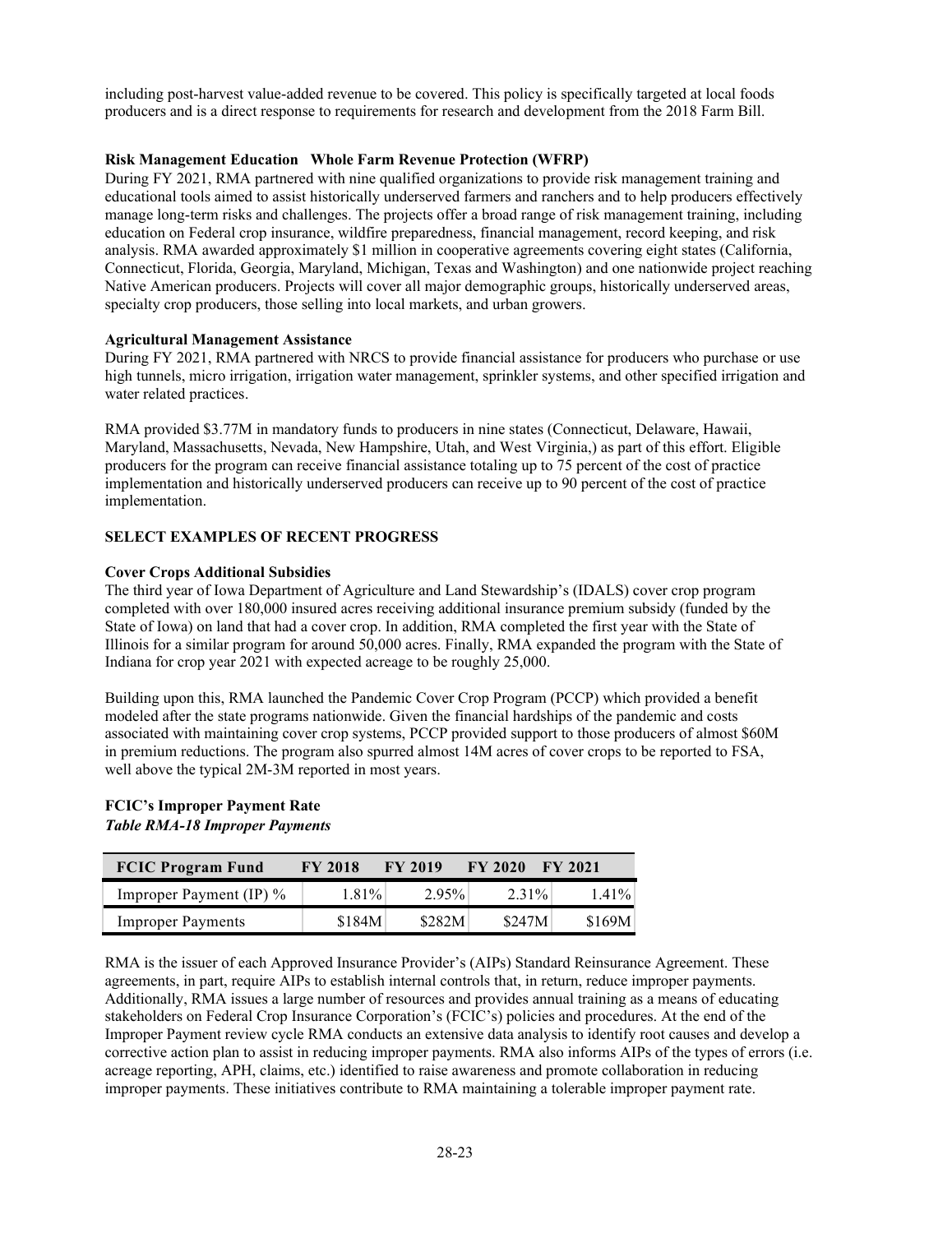RMA issued Manager's Bulletin: MGR-19-005 to address APH errors, which are the leading contributor to RMA's improper payment rate. The Bulletin clarified procedures AIPs are to use when conducting APH reviews. Additionally, RMA initiated program reviews focusing on production to count determinations and the accuracy of acreage certifications.

#### **Fraud, Waste, and Abuse**

RMA continues to utilize data-mining, geospatial analysis and other advanced data analytics to identify potentially fraudulent activity and stem abuse in the crop insurance program. To augment the Agency's capabilities, RMA engages in research support contracts with the Center for Agribusiness Excellence (CAE) at Tarleton State University, the PRISM Climate Group at Oregon State University, and the University of Illinois at Urbana Champaign. In order to produce the congressionally mandated outcomes of this effort, RMA developed the Spot Check List (SCL) and the Agriculture Risk Protection Act (ARPA) list. The SCL is the most well-known, comprehensive, and routine application of data mining to the Federal crop insurance program, where RMA uses objective, data-driven criteria to develop a list of producers, agents, and adjusters whose crop insurance experience is historically anomalous relative to similarly situated producers in the geographic area. ARPA requires the annual production of the SCL and ARPA lists to support this effort. The SCL and ARPA products, and other advanced analytics efforts play an important and essential role in the delivery of the crop insurance program including claim determination, timely payment of indemnities, county rating effecting crop program availability and premium levels, and the meeting of time-based compliance with congressionally mandated reviews.

RMA works hand-in-hand with USDA's Office of the Inspector General (OIG) to address cases of potential fraud, waste, and abuse. RMA refers all allegations of fraud to OIG, as appropriate, and collaborates with OIG to develop the case for presentation to the Department of Justice.

#### **AIP Performance Review (APR) Process Improvement**

The purpose of the APR is to determine if AIPs are complying with the SRA requirements. In 2020, RMA completed reviews of four AIPs – conducting three complete APR process reviews and one targeted review which focused on improper payment results. A new review cycle begins in FY 2021.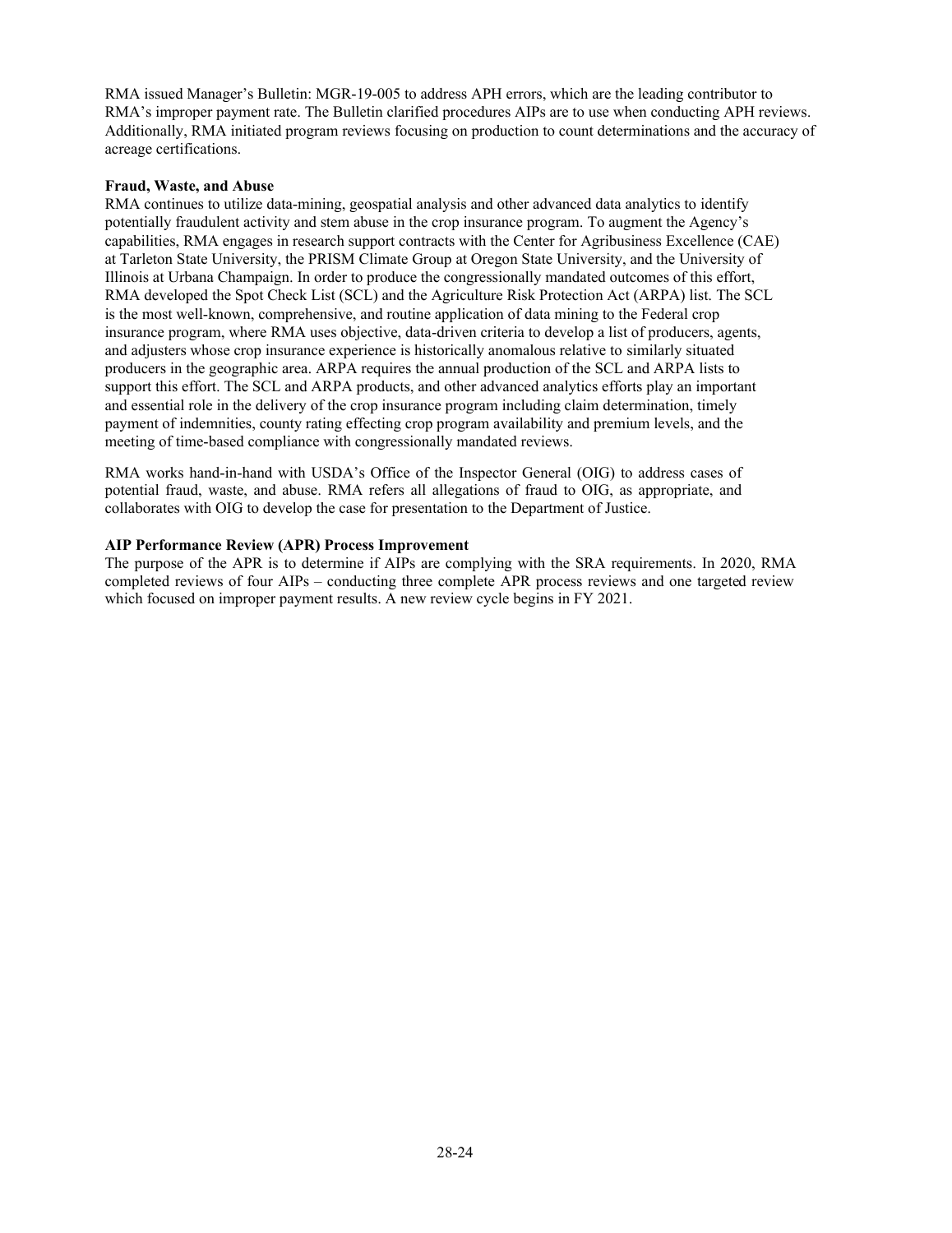#### <span id="page-24-0"></span>*AGENCY-WIDE PERFORMANCE*

#### **Introduction**

The Farm Production and Conservation (FPAC) mission area is USDA's focal point for the nation's farmers and ranchers and other stewards of private agricultural lands and non-industrial private forest lands.  FPAC agencies implement programs designed to mitigate the significant risks of farming through crop insurance services, conservation programs and technical assistance, and commodity, lending, and disaster programs.  These agencies include the Farm Service Agency, the Natural Resources Conservation Service, the Risk Management Agency, and the FPAC Business Center (FPAC BC),

FPAC BC's Performance, Accountability, and Risk (PAR) division leads the mission area in Strategic Planning, Performance Management, Evidence and Evaluation, and Enterprise Risk Management (ERM).  PAR works closely with each of the FPAC agencies to develop performance related practices and products. This office frequently works directly with USDA leadership and represents FPAC on the Department's Performance, Evaluation, Evidence Committee and the ERM Committee, which are facilitated by the USDA Office of Budget and Program Analysis.  FPAC's Enterprise Risk and Strategy Committee, comprised of executives from each of the FPAC agencies, oversees and provides accountability for performance functions across the mission area.

#### **Alignment to USDA 2022 – 2026 Strategic Plan**

USDA Strategic Goal 3: Foster an Equitable and Competitive Marketplace for All Agricultural Producers

· Objective 3.1: Foster Sustainable Economic Growth by Promoting Innovation, Building Resiliency to Climate Change, and Expanding Renewable Energy

#### **SUMMARY OF PERFORMANCE**

The following table summarizes the targets for the Departmental Key Performance Indicator (KPI) for which FSA is responsible. 

Objective 3.1: Foster Sustainable Economic Growth by Promoting Innovation, Building Resiliency to Climate Change, and Expanding Renewable Energy

#### *Table RMA-19. KPI Improper Payment Rate*

| <b>Strategic Objective 3.1</b>                                                                                                                                                                                                                                                                                                                                                                             |         | <b>Baseline</b> | 2022 | 20223 |
|------------------------------------------------------------------------------------------------------------------------------------------------------------------------------------------------------------------------------------------------------------------------------------------------------------------------------------------------------------------------------------------------------------|---------|-----------------|------|-------|
| <b>RMA Improper Payment Rate</b>                                                                                                                                                                                                                                                                                                                                                                           | Results | 2.89            |      |       |
| RMA's improper payment rate considers all categories of<br>payments (premium subsidy, Administrative and Operating<br>expense (A&O), and indemnities) and separates them by<br>Approved Insurance Providers (AIP) into three payment tiers<br>(high, medium, low). A statistically valid sample is conducted<br>each year for the program. Individual AIP results are also<br>captured on an annual basis. | Target  |                 | 2.09 | 2.09  |

# *Table RMA-20. KPI Crop Insurance*

| <b>Strategic Objective 3.1</b>                                                                                                                     |         | <b>Baseline</b> | 2022 | $=2023$ |
|----------------------------------------------------------------------------------------------------------------------------------------------------|---------|-----------------|------|---------|
| <b>Crop Insurance</b>                                                                                                                              | Results | 78.2            |      |         |
| The annual normalized value of risk protection provided to<br>agricultural producers through the Federal Crop Insurance<br>program<br>(\$ Billion) | Target  |                 | 78.2 | 78.5    |